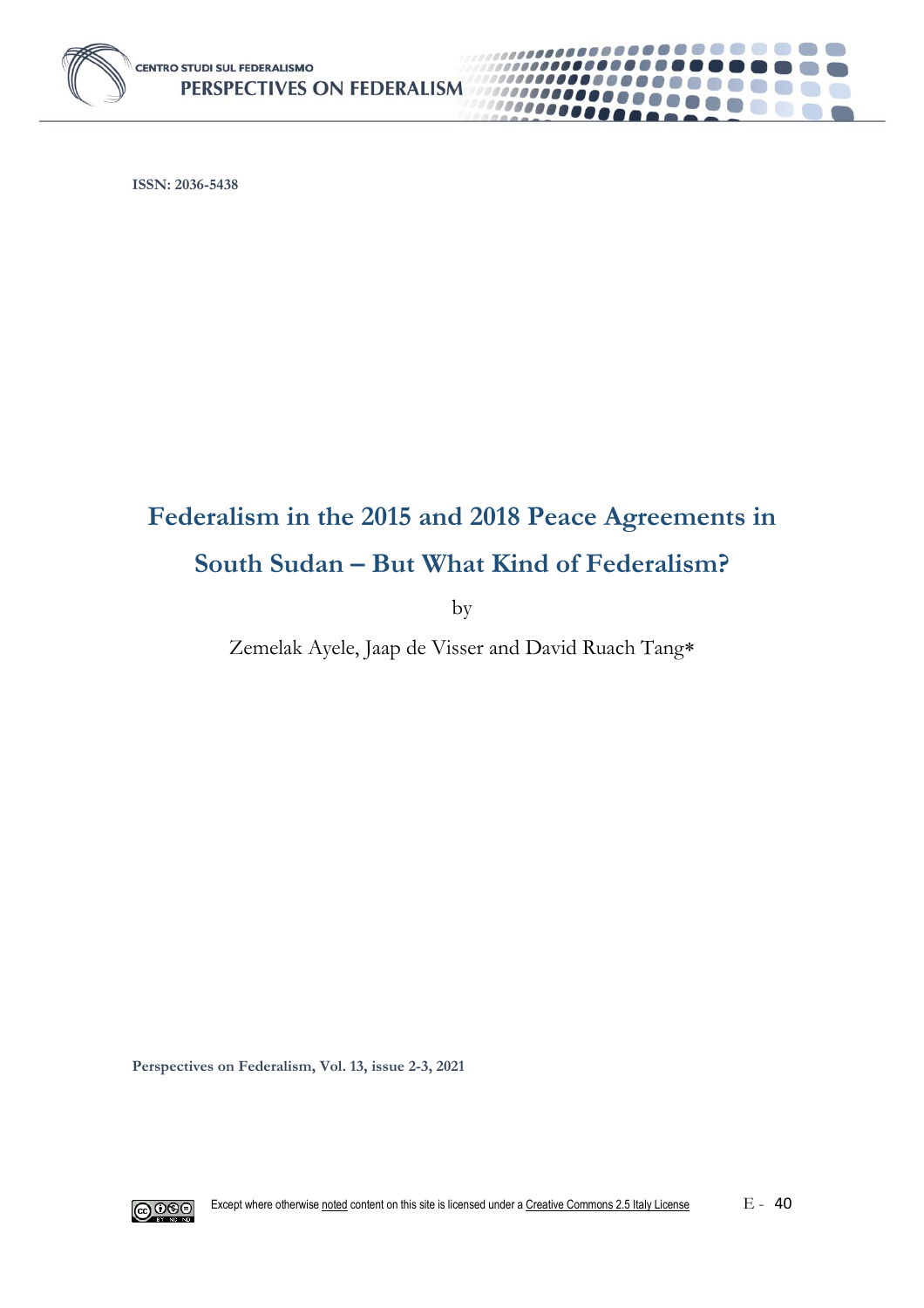**CENTRO STUDI SUL FEDERALISMO** PERSPECTIVES ON FEDERALISM



#### **Abstract**

The last six decades of the history of what was formerly the Southern Sudan region, now officially called the Republic of South Sudan, have been characterised by conflicts and the concomitant displacement of people and influx of refugees into neighbouring countries and beyond. The Southern Sudan region was a battleground for multiple rounds of civil war. A federal or federal-type arrangement was proposed as the appropriate institutional response for dealing with the civil war, but rebuffed by those at the helm of the political affairs of Sudan. South Sudan became an independent state following an internationally supervised referendum on 11 July 2011. However, barely less than two years after the declaration of independence, South Sudan was once again embroiled in civil war. One of the fundamental causes was the split within the governing SPLM, the ruling party of South Sudan, over what kind of system of governance South Sudan should follow. The civil war has for now ceased, thanks to several rounds of peace talks and extremely shaky peace agreements, which were signed in 2015 and 2018 under the auspices of the Inter-Governmental Authority on Development (IGAD). In the process of peace negotiation, the establishment of a federal system in South Sudan has again emerged as an important political and constitutional agenda. This article explores the options on the table regarding the institutional design of the federal system that South Sudan wants and the prospects of the proposed federal system in resolving the conflict in South Sudan.

00000

#### **Key-words**

South Sudan, civil war, federalism, ethnicity, peace agreements

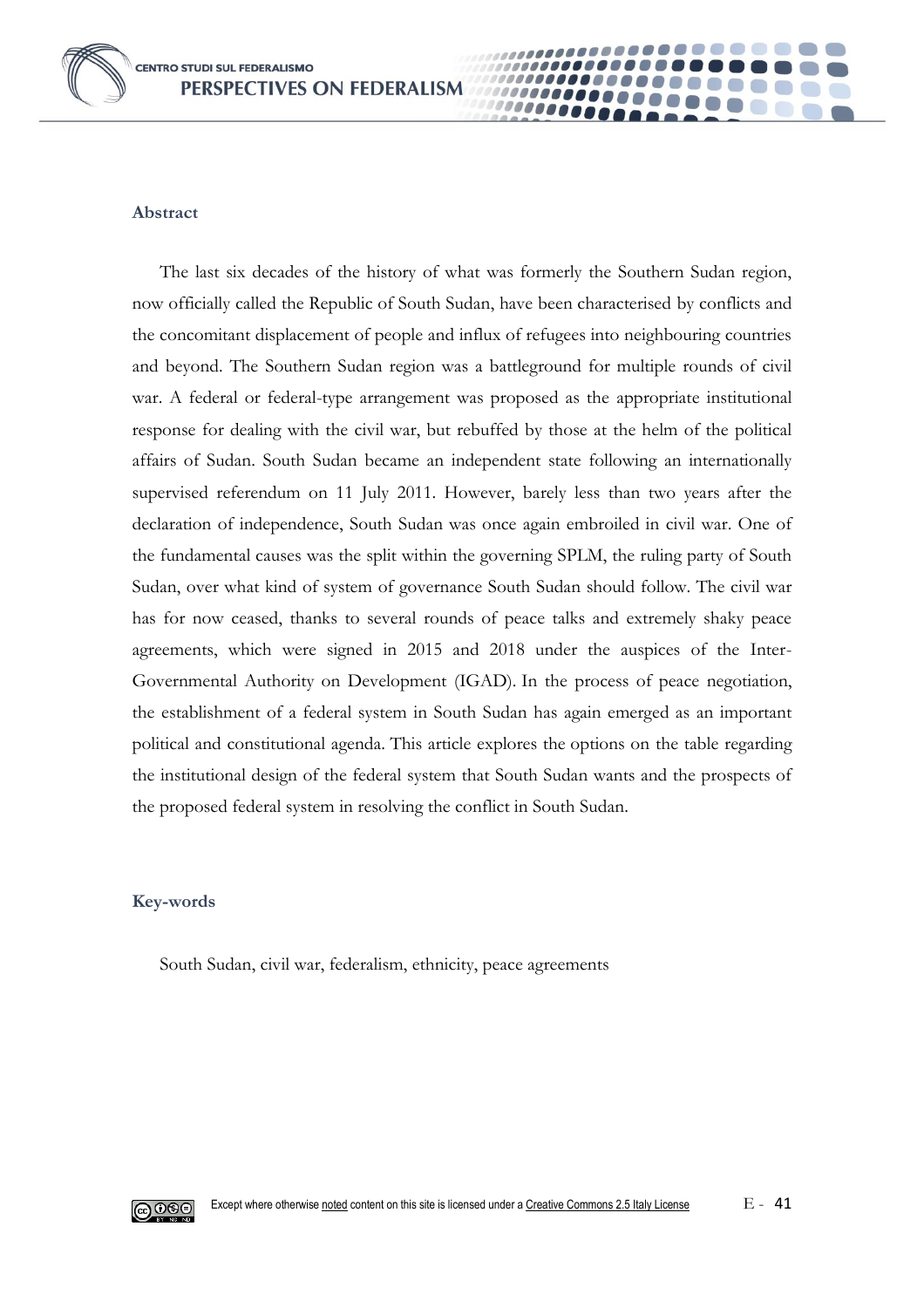**CENTRO STUDI SUL FEDERALISMO PERSPECTIVES ON FEDERALISM** 

# **1. Introduction**

The last six decades of the history of what was formerly the Southern Sudan region, now officially called the Republic of South Sudan, were characterised by conflicts, the concomitant displacement of people, and an influx of refugees into neighbouring countries and beyond. The Southern Sudan region was a battleground in two rounds of civil war between the government of Sudan and two armed movements (the Anyanya Movement and later the South Sudan Liberation Movement/Army (SPLM/A)), until South Sudan became an independent state in July 2011. The principal cause of the two civil wars was the economic and political marginalisation of and racial and religious discrimination against black South Sudanese by the Arabised Sudanese-dominated government of Sudan.<sup>I</sup>

A federal or federal-type of arrangement was proposed as the appropriate institutional response for dealing with the civil war, but rebuffed by those at the helm of the political affairs of Sudan.<sup>II</sup> The northern authorities even reneged on several agreements and pledges to grant regional autonomy to the Southern Sudan region.<sup>III</sup> The unwillingness of the government of Sudan to grant the Southern Sudan region even a modicum of autonomy led to, as mentioned above, two rounds of civil war, which resulted in the secession of the region from Sudan and the declaration of an independent South Sudan as the result of an internationally supervised referendum on 11 July 2011. However, barely two years after the declaration of independence, South Sudan was once again embroiled in civil war. One of the fundamental causes was the split within the governing SPLM party over what kind of system of governance South Sudan should follow.

After the signing of the peace agreement in 2015, known as the Agreement for the Resolution of Conflict in the Republic of South Sudan (RACSS), the demand for a federal system has now re-emerged following, and as a way out of, the conflicts in the country that began in December 2013. The principal parties to the civil war are Salva Kiir (the president of the country) and his government, and the SPLM in opposition (SPLM-IO), which is led by Riek Machar, the former deputy president of South Sudan. Other smaller groups – which oppose both the government and the SPLM-IO – are also involved.

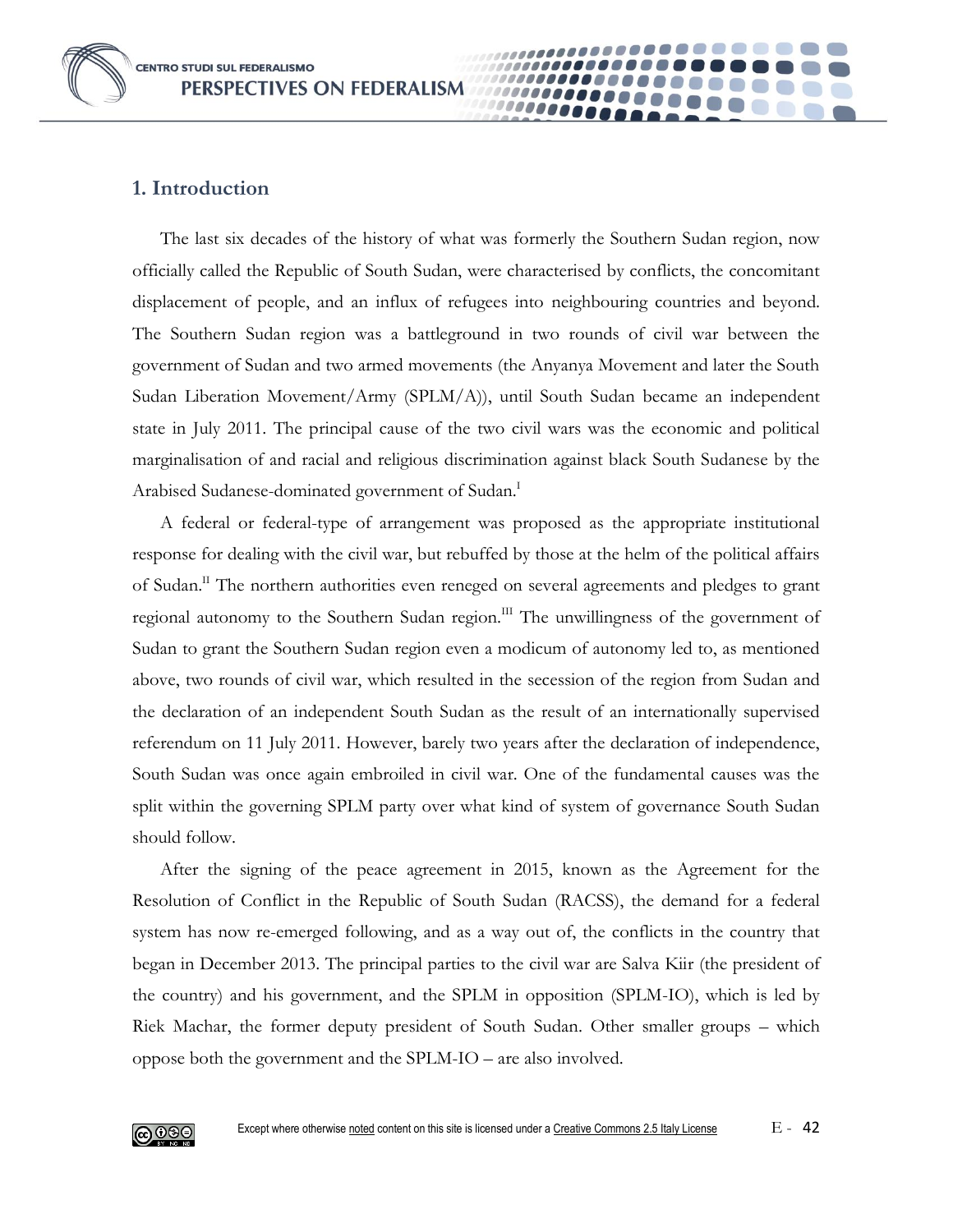The causes of the conflict are numerous and complex, and can be linked to elite competition for access to power and resources and to the country's violent history of civil war.<sup>IV</sup> The immediate cause of the conflict was, however, linked to the struggle of Kiir and Machar for the chairmanship of the SPLM. This led to the sacking of Machar and the entire cabinet by Kiir under the pretext of foiling a coup which the former had supposedly plotted. $V$ The conflict initially had little to do with ethnicity or federalism. It however took on the characteristics of an inter-ethnic conflict at a later stage, especially after Dinka militias attacked Nuer civilians, and Kiir (a Dinka) and Machar (a Nuer) solicited support from their respective ethnic communities. This then led to a wider conflict between the Dinka and Nuer communities.VI

The civil war has for now ceased, thanks to several rounds of peace talks leading to extremely shaky peace agreements, which were signed in 2015 and 2018 under the auspices of the Inter-Governmental Authority on Development (IGAD).<sup>VII</sup> In the process of peace negotiation, the establishment of a federal system in South Sudan has again emerged as an important political and constitutional agenda. In the light of the above, this article raises two questions:

- What are the options on the table regarding the institutional design of the federal system that South Sudan wants?
- What are the prospects of the proposed federal system resolving the conflict in South Sudan?

The article begins with a brief discussion of the debate on federalism as an institutional mechanism for resolving ethnic-based conflicts. This is followed by an introduction to South Sudan and a discussion of the place of federalism in the political discourse of the country. The article then highlights alternative federal designs being proposed by the contesting groups and examines whether they have taken the ethnic factor into account, and if so, how. Finally, it reflects on the prospects of the envisioned federal system contributing to a resolution of the conflict.

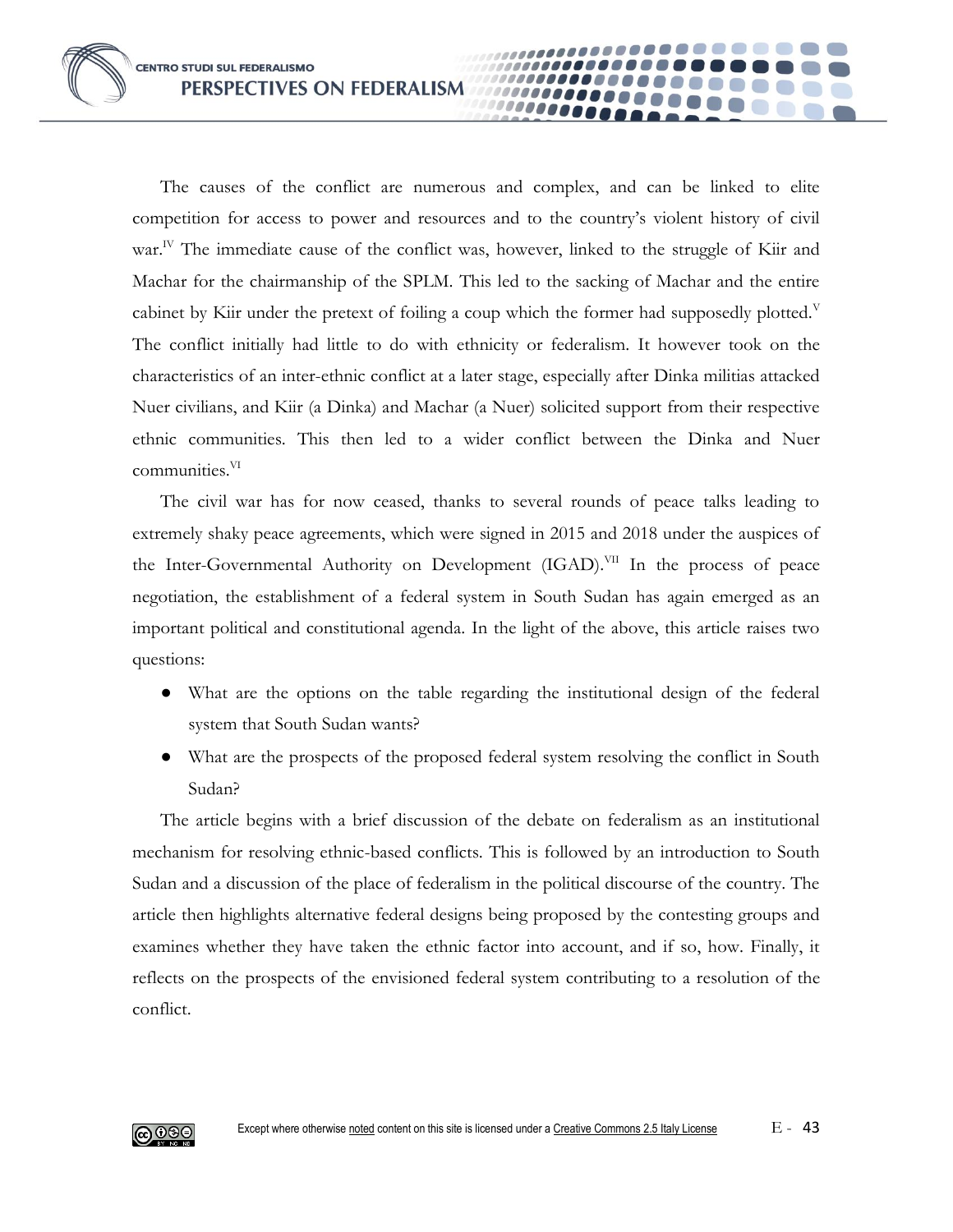# **2. Federalism and prevention or resolution of conflicts in a multi-ethnic society**

Let's Ethnic-based conflicts often arise when a state fails to properly manage the ethnocultural diversity of its people. Whether and how to deal with diversity has been a major topic of political and scholarly debate for decades. States initially sought to deal with ethnic diversity by eliminating all forms of difference and creating a common national identity. This was especially the case after the birth of the 'nation-state' in the mid-17<sup>th</sup> century, which led European countries on the quest of nation-building.<sup>VIII</sup> African states also embraced the notion of the nation-state and began implementing a project of nation-building soon after they gained independence from colonial rule. This was underpinned by the belief that diversity of any form was a threat to the very existence of the state.<sup>IX</sup>A demand for the recognition of ethno-cultural diversity was often associated with 'sectarianism, parochialism, narrow-mindedness, and chauvinist bigotry'.<sup>X</sup> States, including independent African states, took various measures to this effect, ranging from imposing the language and region of the majority through a centralised administration and education system, to physically eliminating those having different ethnic or cultural identity.

After the carnage of World War II, which was essentially waged in the name of nationbuilding, states began reconsidering their stance on ethnic diversity. They implemented various institutional mechanisms ranging from simply recognising the individual equality of members of minority ethno-cultural groups, to restructuring their territories and government institutions to accommodate ethno-cultural minorities. A federal arrangement was among one of the institutions adopted for the purpose of managing diversity.

A federal system principally seeks to balance autonomy with unity. It thus involves the establishment of at least two levels of government, constitutional division of powers and resources between federal and subnational levels of government, and a constitutional scheme for sharing federal institutions by members of the federation. Federal systems are broadly classified into geographic and multi-ethnic, or multi-national.<sup>XI</sup> In the first group are those federations that use federalism for territorial power distribution without considering the territorial management of a people's ethnic and cultural diversity. The US, Australian and the

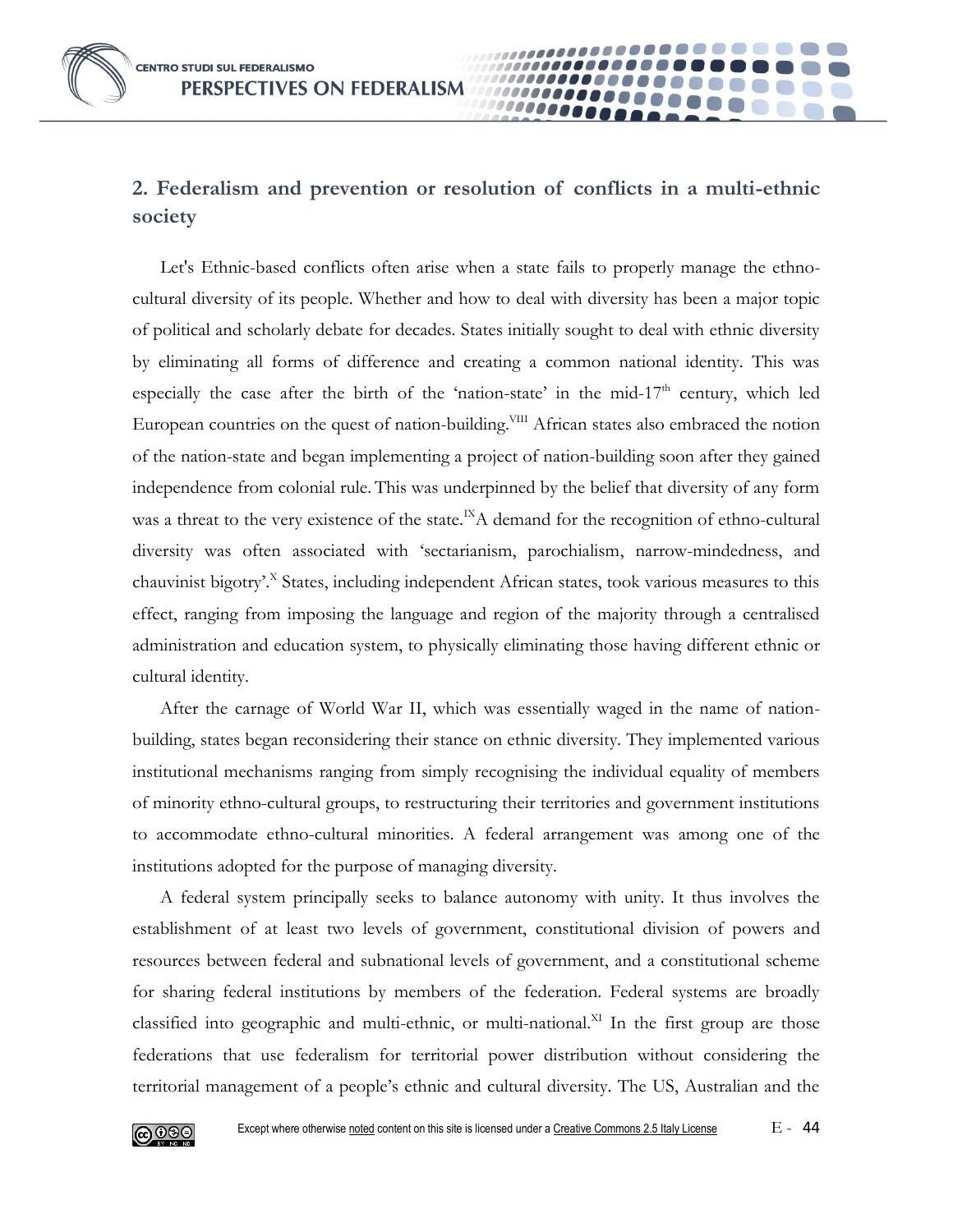**CENTRO STUDI SUL FEDERALISMO PERSPECTIVES ON FEDERALISM** 

German federal systems fall in this category. On the other hand, the multi-national federations (also called ethnic or ethno-federal systems), which include Ethiopia, Belgium and Switzerland, are designed with a view to territorially accommodating the ethnically and culturally diverse communities. The defining character of the latter federal system is that subnational units of the federations are 'intentionally associated with a specific group's identity and functional competences are devolved to such units that are relevant for protecting and developing the culture of the relevant ethnic community'. XII The composition of shared institutions, such as federal legislative, executive, and administrative organs, is also expected to reflect the ethnocultural diversity of the relevant country.

Scholars of federalism are not in agreement about the wisdom of adopting ethnofederalism. Proponents of the system defend it by claiming that it allows ethnic communities to autonomously decide on 'affairs of emotional concern' such as education, language, and/or religion. It thus removes 'sources of conflicts', reduces 'ethnic tensions across the system', and therefore 'diminish[es] enthusiasm for secession and preserve[s] the territorial integrity of the common state'.XIII Anderson, based on an empirical study of all post-1945 ethno-federations, maintains that ethno-federal systems have been more successful than admitted by their critics. While admitting there are instances where such systems failed to prevent conflicts, or led to the disintegration of countries, he however contends that these occurred mainly in political contexts where no alternative institutional systems would have succeeded in preventing the conflicts or the disintegration. Besides, he maintains that ethno-federal systems have succeeded in political contexts where alternative institutional systems have or would have failed.

Critics, on the other hand, argue that designing federalism along ethnic lines bears the risk of reinforcing ethnic identities. It locks ethnic and tribal groups into 'territorial cages', thereby freezing 'the historical differences' among them, enfeebling their unity and emphasising their differences.<sup>XIV</sup> They maintain that ethno-federalism not only increases the desire of certain groups to secede from a federation, but also provides them with the institutional framework and resources to do so.

The scholarly debate regardless, ethno-federalism has emerged, especially in the post-Cold War period, as an alternative institutional mechanism for resolving or preventing inter-ethnic

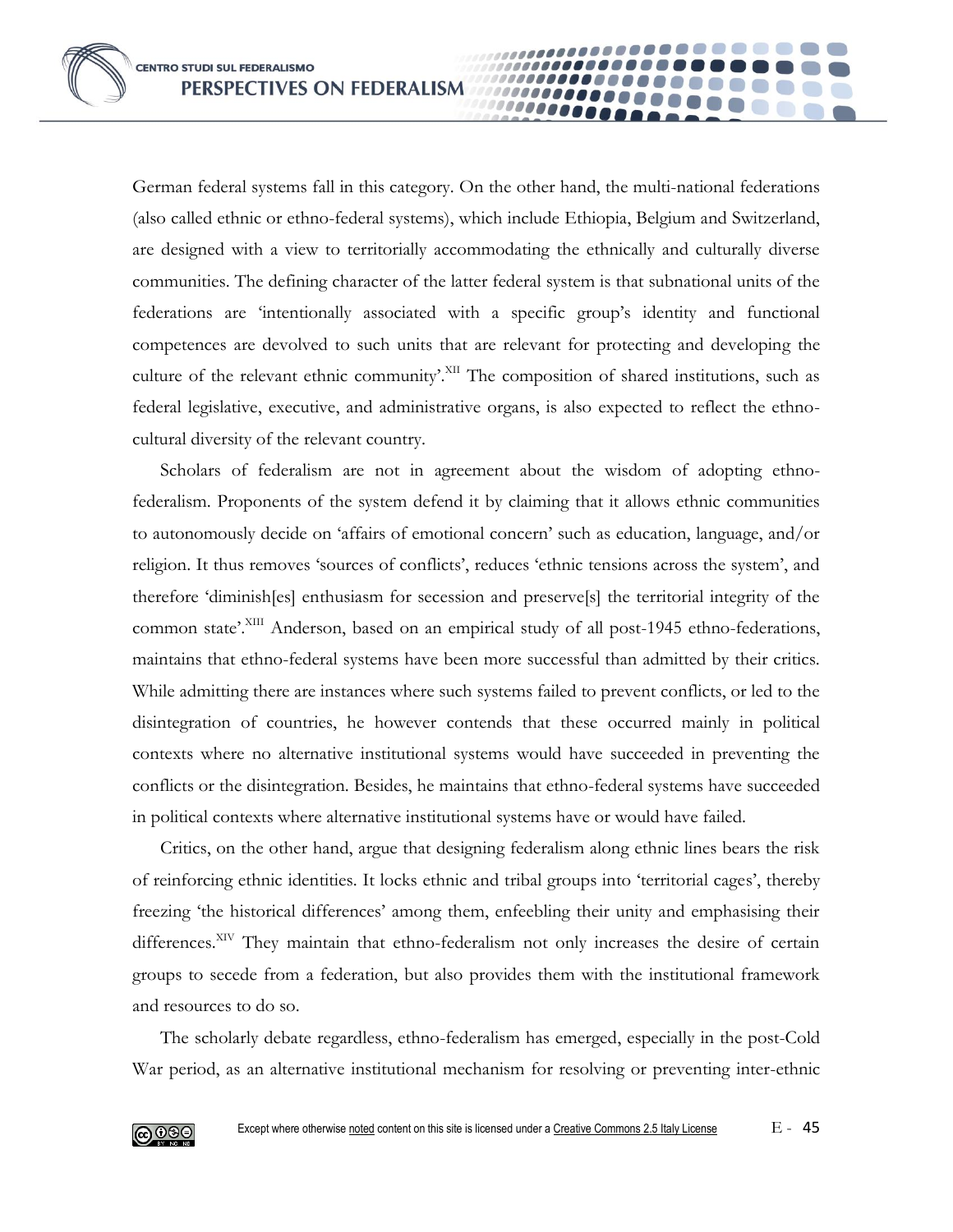disputes or violent conflicts in many countries. A growing number of countries, African ones included, have adopted federal/federal type systems that are designed to resolve inter-ethnic conflicts and maintain peace. African post-conflict states that have adopted federal or quasifederal systems as institutional mechanisms for resolving conflicts include Nigeria, Ethiopia, South Africa, Kenya, and the Democratic Republic of Congo. Many states adopted ethnofederalism not because it was an ideal system, but because they had run out of other feasible institutional options for dealing with ethnic-based disputes and conflicts.

The relevant question here, therefore, is whether there are feasible institutional alternatives for dealing with the conflicts in South Sudan other than a federal system that takes the ethnic factor into account. Before dealing with this specific issue, the article outlines the historical discourse on federalism in South Sudan.

## **3. Ethnic conflicts and federalism in South Sudan's political history**

Federalism became a political and constitutional issue in pre-independent Sudan within the context of managing racial and ethnic differences of the population of northern and southern regions in the late 1940s when southern politicians demanded that the southern Sudan region should be given a degree of autonomy in the post-colonial government of Sudan, through some federal arrangement.**XV** It became an especially important political topic for southern politicians when political parties of the northern region of Sudan, for example the Umma Party, began to push the agenda of independence for the Sudan. Southern politicians, such as Both Diu of the Liberal Party, expressed their disagreement with the independence agenda, especially if it meant remaining united with Sudan, which was then also a part of Egypt.**XVI** They also demanded the accommodation of the southern region, which was then divided into three provinces (Bahr el Ghazal, Equatoria and Upper Nile) through a federal arrangement as a condition for remaining part of the Sudan. In November 1955, a month before independence, the Southern Sudanese political parties declared that they were going to endorse the independence only if the South were going to be granted considerable autonomy in the new Sudanese state within a federal arrangement.<sup>XVII</sup>

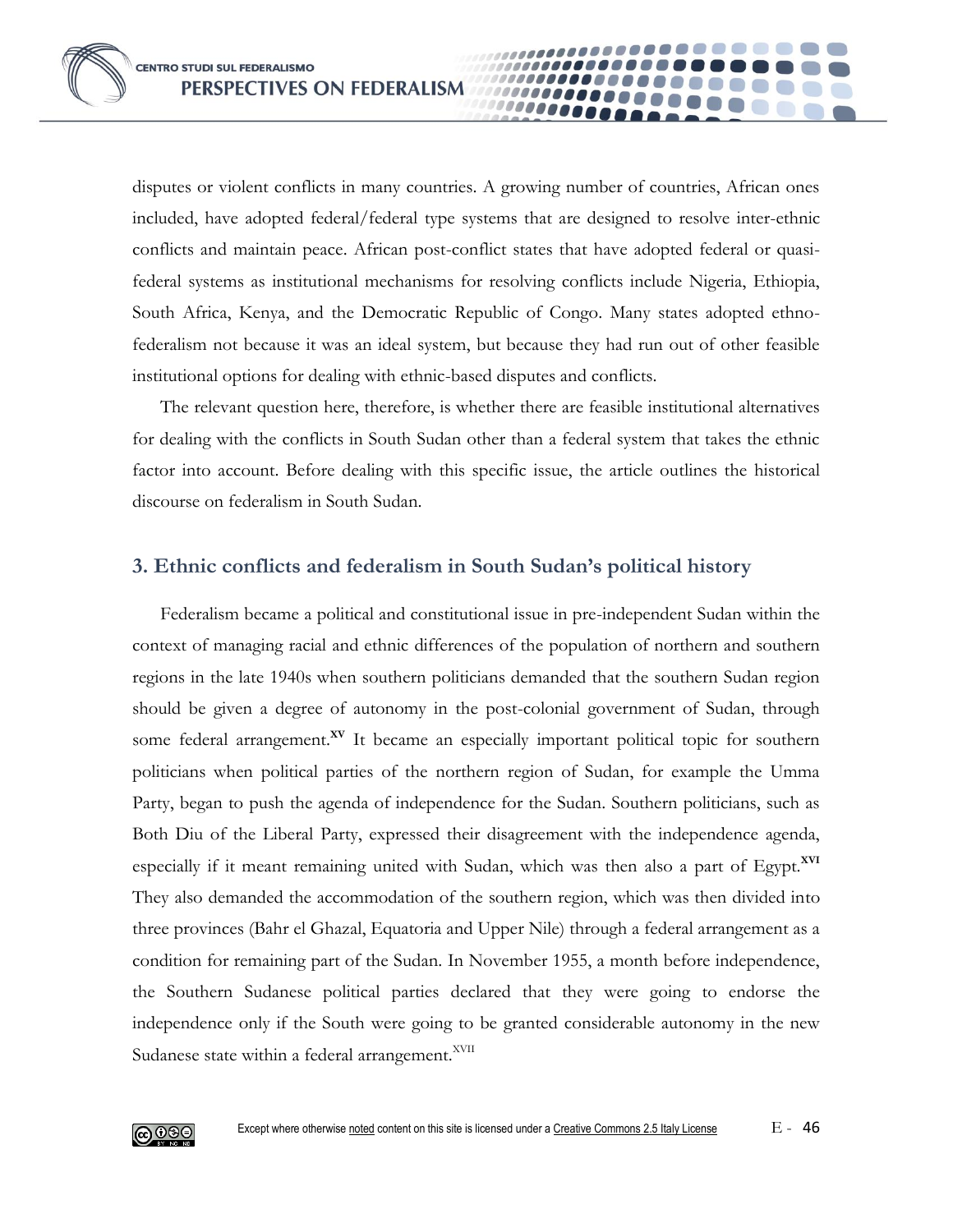The calls for federalism were principally driven by the Southerners' fear of Northern domination that had already begun manifesting itself in the numerical disparity between the South and the North in the legislative assembly. In the run-up to the grant of independence, a twelve-person commission was appointed to, inter alia, recommend the way to advance towards self-government in Sudan. The Commission produced a draft Constitution which provided for certain safeguards for the South, including the appointment of a minister for Southern affairs who was to be responsible for promoting measures for the economic and social betterment of the peoples of Sudan in the Council and introducing them in Parliament.<sup>XVIII</sup> But these recommendations were rejected by the majority Northern representatives during the ensuing debate in the legislative assembly in January 1952. Later in the same year, Southerners were excluded from crucial constitutional talks that took place in Cairo between the Northern political parties and the Condominium powers.<sup>XIX</sup>

1000000

These events increased Southern apprehension about the Northerners' intentions towards the South. To most Southern Sudanese, this was clear proof that the Northerners wanted to include the Southerners in the new constitution and the new Sudan on the terms of the Northerners, and not on the terms that the Southern Sudanese wanted. This increasingly tense situation was aggravated by the policy of 'Sudanisation' through which the working force in the country was to be transformed to a Sudanese one as opposed to a foreign one.<sup>XX</sup>

There was discrimination in employment in the pre-independence Sudanese public service that particularly affected Southern Sudanese. Of the 1 222 jobs which were to be Sudanised, of which 1 069 were held by Britons and 153 by Egyptians, only four were given to Southerners. This, more than anything else at the time, demonstrated to the Southerners that the Northerners were just new colonisers.<sup>XXI</sup> In the heat of the moment, though federalism continued to be their main demand, some of the more radical Southerners of the time began to call for the complete separation of the South from the North. Others called for a referendum under the auspices of the United Nations (UN) to determine the future of the South.<sup>XXII</sup>

It was against this backdrop of political disenchantment, and economic and social exclusions from the very state form that a revolt broke out in the Southern region of Torit on 18 August 1955, a year prior to the outbreak of all-out civil war in the southern part of Sudan.

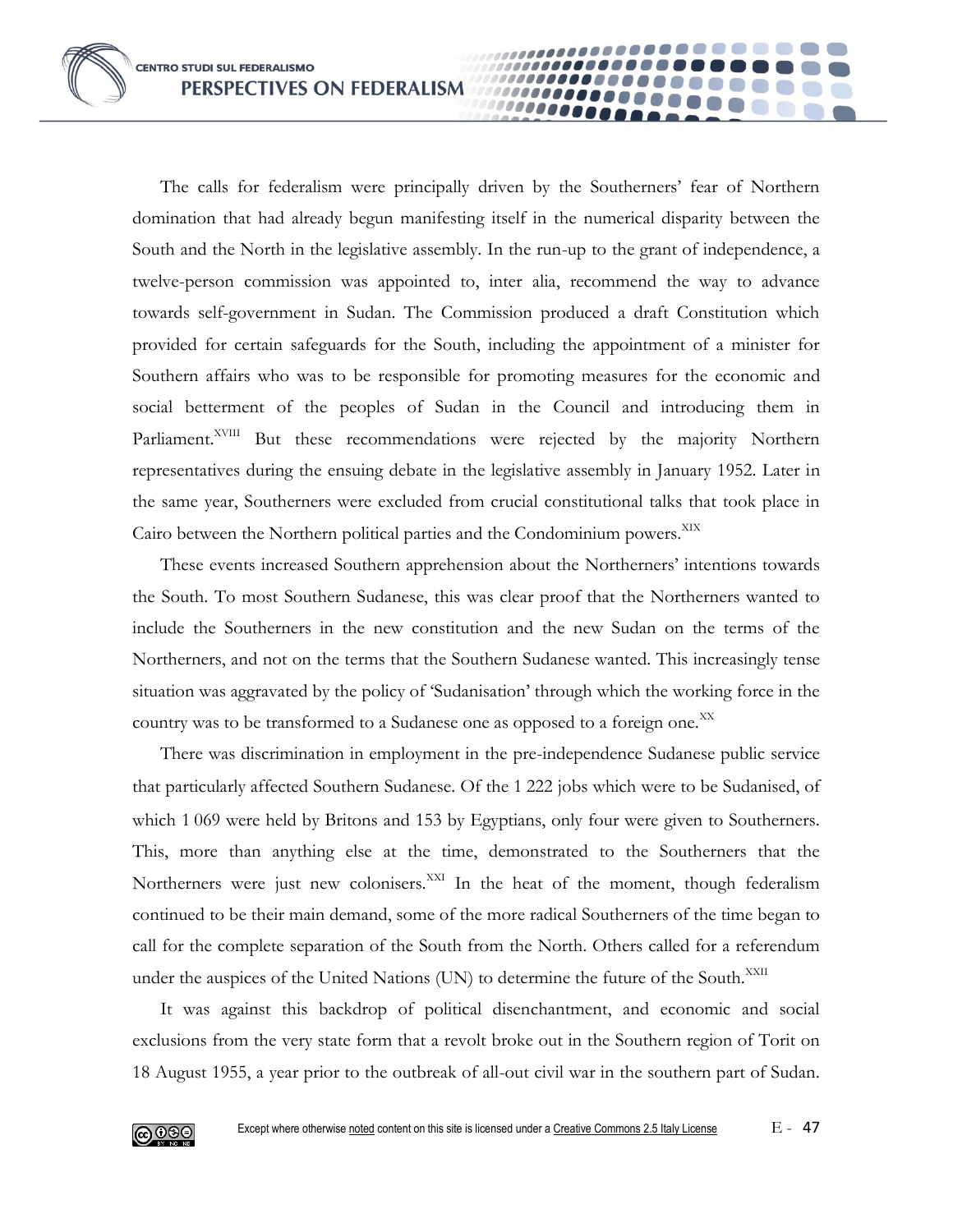The unwillingness of the northern politicians to grant this demand was among the root causes of the two rounds of civil war fought between successive northern elite dominated regimes in Khartoum, on the one hand, and Southern Sudanese rebel movements in the southern Sudan region, on the other.

The first round of the civil war that took place from 1955-1972 came to an end only when Jaafar Nimeiri, the then president of Sudan, signed the 1972 Addis Ababa Agreement which recognised the southern region as 'a single self-governing region'.<sup>XXIII</sup> One of the causes of the first civil war in 1956 was the exclusion and marginalisation of the Southern Sudan region during the formation of the state and its subsequent economic, social, and political marginalisation during state- and nation-building in the post-colonial Sudanese state.<sup>XXIV</sup>

No sooner had independence of Sudan from Britain been declared, than the term federalism became a taboo, tantamount to subversion, in the political language of the Northern elite who, on the eve of independence, were assuring their Southern brothers that they sympathised with their cause.<sup>XXV</sup> In 1957, a parliamentary committee set up by the new Sudanese to look into the federal question rejected the idea on the ground that it was unsuitable for the Sudan. It then became apparent that the clause had been inserted as a political manoeuvre rather than as a genuine promise on the part of the North.<sup>XXVI</sup> For example, one of Northern opposition political leaders, Mohammed Ahmed Mahgoub, had this to say regarding the Southern Sudan case:

We canvassed all the parties to secure unanimity. We encountered some difficulty in convincing the Southerners so we inserted a special resolution to please them pledging that the constituent Assembly would give full consideration to the claims of Southern Members of Parliament for a federal Government for the three Southern provinces. XXVII

In November 1958, the Sudanese government was overthrown by a military coup led by General Ibrahim Abboud, and the new military regime set out to deal forcefully with dissent in the South.<sup>XXVIII</sup> It became official government policy that the South introduce Islam and Arabic throughout the country with all speed in order to unite the Southern people and Sudan in general, in the hope that this would discard calls for federalism. African traditional religions

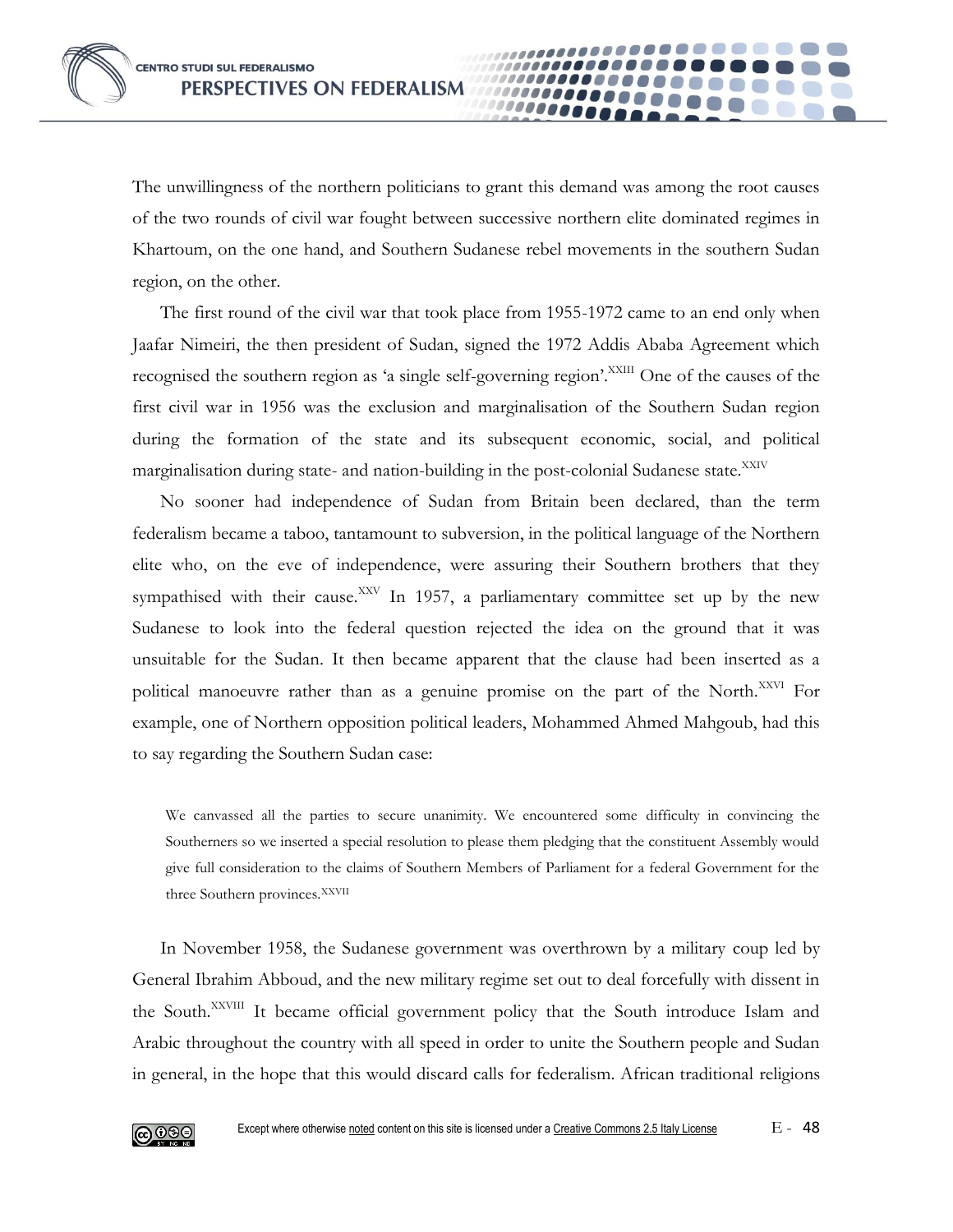practised mainly in the South were discouraged; in February 1962, all foreign Christian missionaries in the South were expelled.<sup>XXIX</sup> As unrest in the South mounted, Northern forces attacked Southern villages, with as many as half a million Southerners fleeing into exile. The government of Abboud declared a state of emergency and warned that any talk of federalism would be considered treason.<sup>XXX</sup>

As the war continued in the Southern Sudan region, General Abboud's military regime was overthrown through mass popular uprisings, and a civilian transitional government was formed in 1964. While the war was continuing in the Southern Sudan region, another military officer, Colonel Jaafer Mohamed Nimeiri, staged a coup and overthrew the civilian government in May 1969. In 1972 a peace agreement, known as the Addis Ababa Peace Agreement, was signed between the South Sudan Liberation Movement (SSLM) and the Nimeiri regime.

The Addis Ababa Peace Agreement gave Southern Sudan a regional autonomous government, referred to as local autonomy. For the first time, the South had its own Regional Assembly, High Executive Council (HEC), Regional Civil Service, Regional Development Corporation, and a regional principal language (English) in addition to the national official language (Arabic). The question of federalism was instead answered by providing local autonomy to Southern Sudan.<sup>XXXI</sup> At the centre, the South was represented by Southern quotas in the government, national assembly and the army. The country's Second Vice-President was a Southerner and headed the HEC.<sup>XXXII</sup> Article 2 (a) of the Addis Ababa Peace Agreement stipulated that the Southern Provinces Regional Self-Government Act (SPRSA) could only be altered by a vote of three-quarters of the National Assembly and approval by a referendum in the South.<sup>XXXIII</sup>

Despite the fact there appeared to be legal safeguards for the regional autonomy that the South was granted, within the space of little more than a decade the agreement had collapsed and brought down with it the 'federal experiment' in Sudan.<sup>XXXIV</sup> In 1982, President Nimeiri divided Southern Sudan into three regions, and in 1983 he abrogated the Addis Ababa Peace Agreement, dissolved the regional government elected by the people of Southern Sudan, and then appointed a new one. This brought about an end to the Addis Ababa Peace agreement

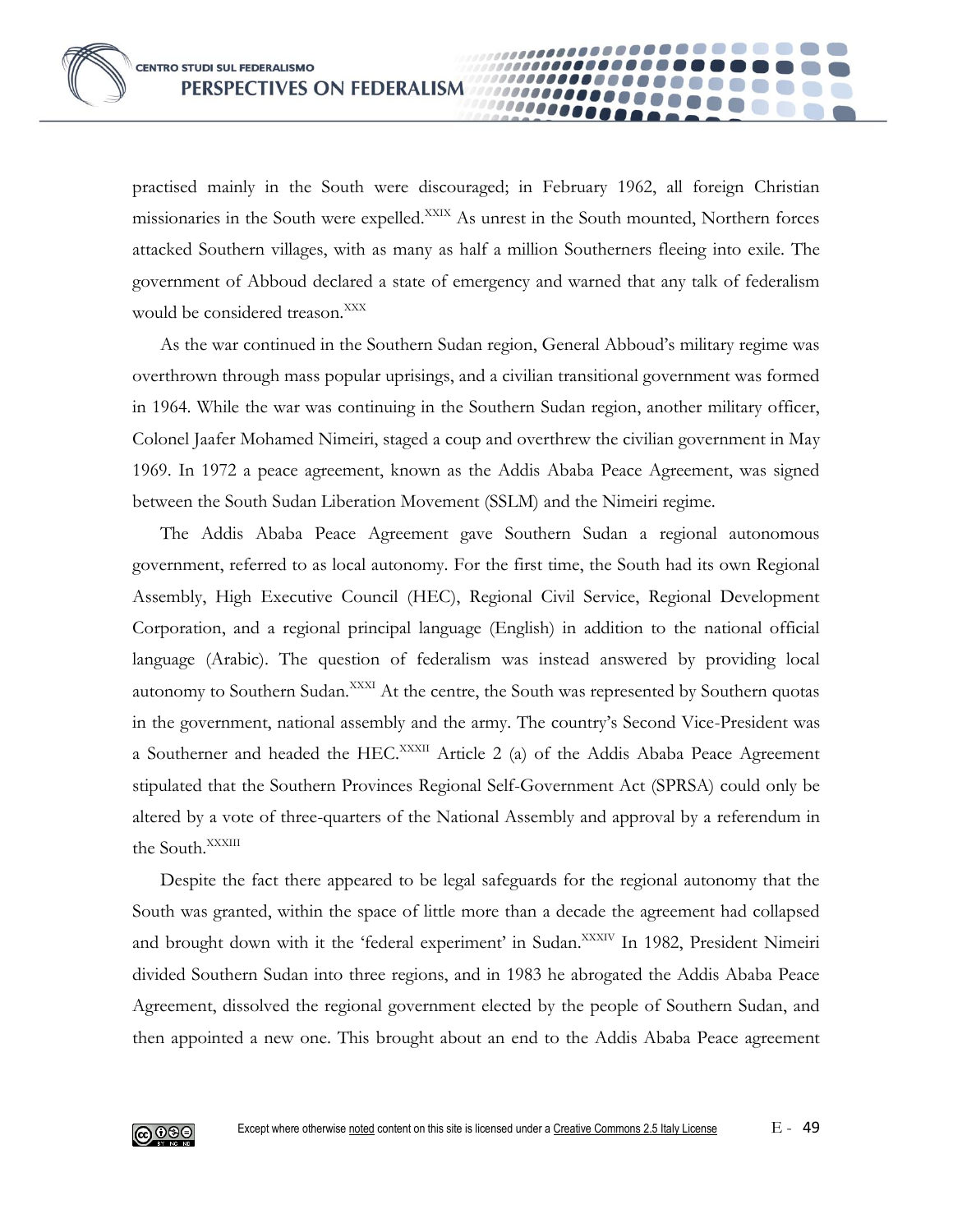and the beginning of another civil war in 1983, which ended in 2005 with another peace agreement.<sup>XXXV</sup>

10000A

The second round of the civil war, between the SPLA and the government of Sudan, began when the 1972 Agreement was reneged by Nimieri in 1983. It continued until the Comprehensive Peace Agreement (CPA) was signed in 2005. The CPA once again recognised the South Sudan region as a single political entity, with not only extensive autonomy but also the option to secede from Sudan.<sup>XXXVI</sup> A federal arrangement that provided a degree of autonomy to the southern region was thus a matter of peace or war before the country achieved independence. But what makes federalism a relevant political and constitutional issue in an independent South Sudan?

Upon independence in 2011, South Sudan adopted a transitional constitution which entrenched the 'decentralised system' that the country inherited from the Sudan.<sup>XXXVII</sup> Federalism thus seemed no longer relevant for the political agenda, even though the permanent constitution, which was supposed to be adopted in 2011, was to settle this issue once and for all. At the end of the Interim Period of the CPA, when South Sudan became an independent state, the new country was set to have constitutional change from a decentralised to a constitutional federal arrangement by writing a transitional constitution, or amending the Interim Constitution.**XXXVIII**

There was no new transitional Constitution; instead a few amendments were made in the Interim Constitution by the SPLM governing party which claimed that amendment of the existing Interim Constitution was the only thing needed.**XXXIX** Constitutional Review Commission members were appointed by the President. Almost all of them were cadres of the SPLM. There was no representation from other political parties, no representation from civil society organisations, and no other stakeholders. It was these cadres from the SPLM who amended the Interim Constitution.<sup>XL</sup> This happened against the backdrop of the presence of Article 1.4 of the Interim Constitution that recognises South Sudan as a multi-ethnic, multicultural, multi-lingual, multi-religious and multi-racial entity where diversities peacefully co-exist.

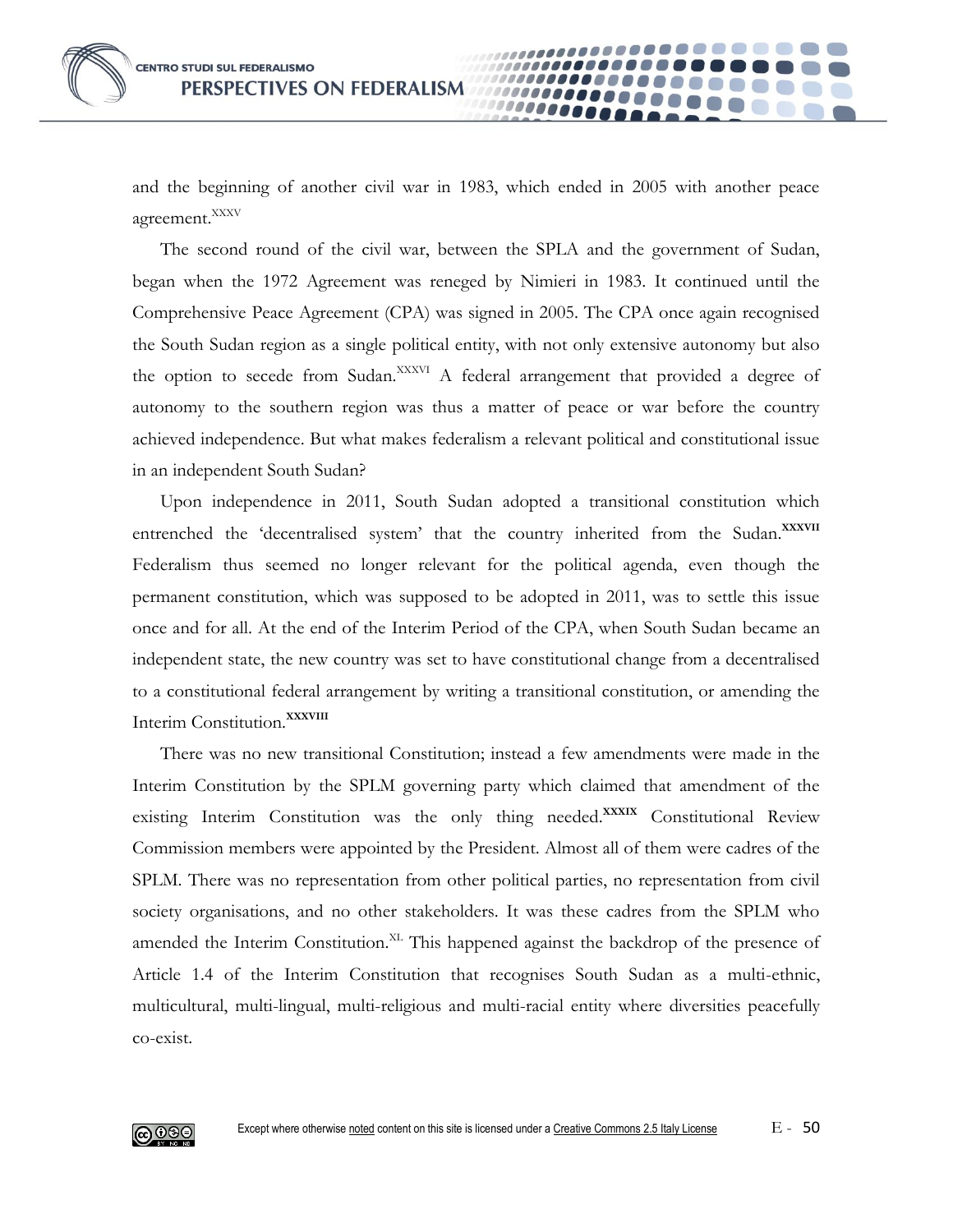The South Sudanese elite's failure to build strong and responsive state intuitions prior to and after independence, and its failure to prioritise nation-building, resulted in manipulation of ethnicity to achieve narrow interests, and endemic corruption, as well as its involvement in conflict.**XLI** The Transitional National Legislative Assembly was divided along ethnic and regional lines when the Transitional Constitution was passed. Members of Parliament from the majority Dinka ethnic community favoured the status quo and retained the decentralised unitary system. Equatorians, as a bloc majority of MPs from Nuer ethnic community, wanted federalism to be adopted as the system of government in South Sudan.

In the end, it was the President who came to Parliament and threatened that those MPs who did not want to pass the amended bill would be dismissed from parliament. A clause for federalism was not inserted in the draft of the amended transitional Constitution.**XLII** The President threatened to dismiss members of parliament, and the Transitional National Legislative Assembly was forced to ratify the Transitional Constitution. This was the beginning of marked political differences between President Kiir, his Vice President Riek Machar, and their factions within the governing party. This later resulted in full-scale war in South Sudan.

Though the Transitional Constitution and its amendments were passed by the parliament as the President wanted, there are still a lot of challenges in the constitutional separation of power between arms of government and the rule of law associated with the implementation of some of the clauses in the text of the Constitution. For example, Article 3 (1–4) of the Transitional Constitution stipulates the supremacy of the Constitution and provides that the authority of the Government at all levels shall be derived from the Constitution.**XLIII** This clause, along with three other clauses in the Constitution which discuss decentralised systems of governance, has been violated several times by the executive. The Constitution has given the right to each level of government, like the state and local government, to elect their own representatives such as state governors and county commissioners.**XLIV** This has not been the case since the 2010 general elections in Sudan, when South Sudan separated and became independent from Sudan. Many elections have been held in South Sudan since 2010. It has been and is still the President of the Republic who appoints or relieves states governors and

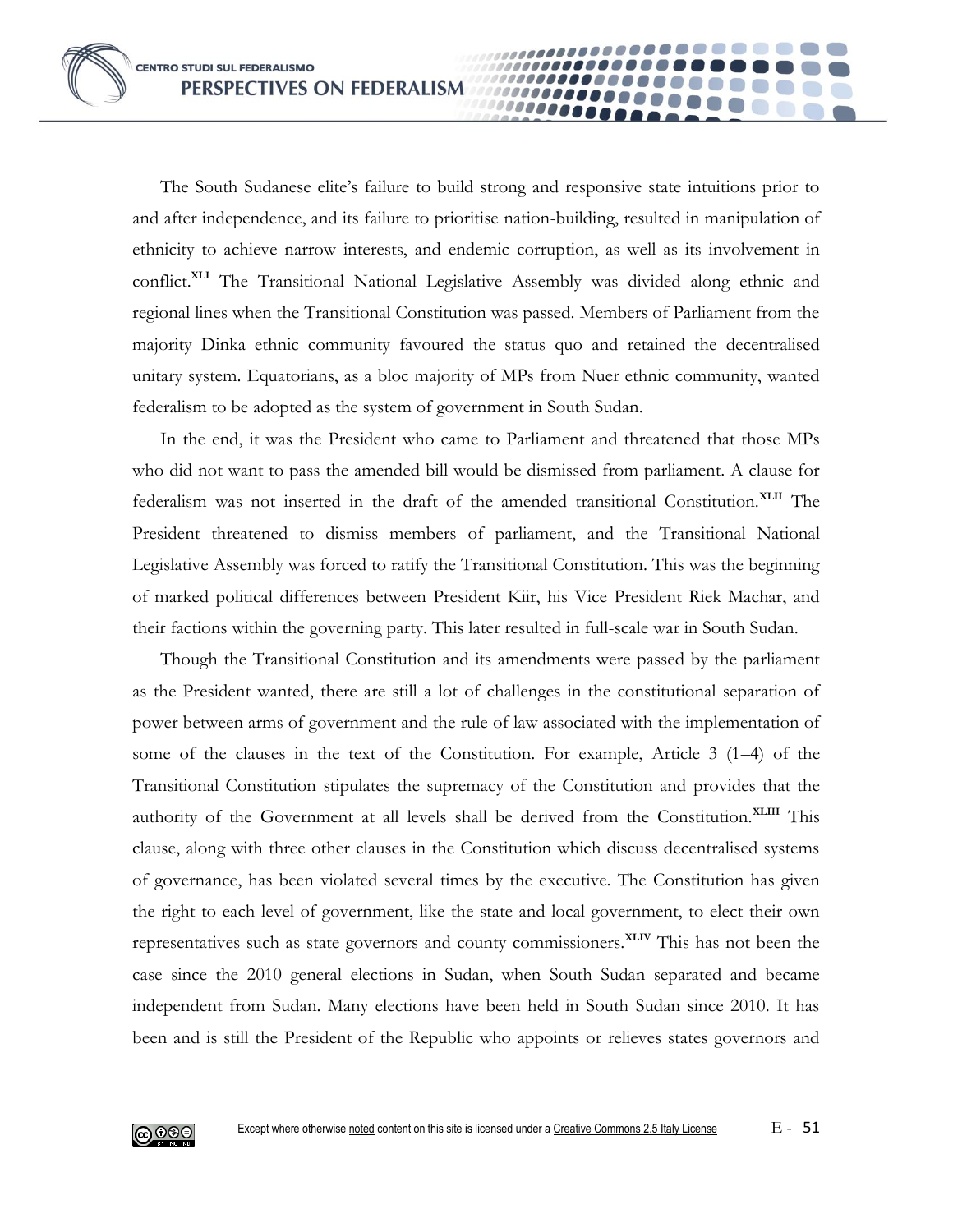counties commissioners from the offices they hold. The Transitional Constitution has been unconstitutionally amended several times to increase the powers of the President.**XLV**

10000e

According to Jok,<sup>XLVI</sup> the CPA was built on the premise of two viable states. Expectations for improvement in human security among all Sudanese people were high: state violence and all other types of violence inflicted on them would cease and good governance would become the order of the day – the so-called 'peace dividend', in other words. Instead, the CPA produced two countries that were so weighed down by violence that human security would not return in the absence of a massive national effort on both sides of the former conflict divide. The citizens of both countries, the Republic of Sudan and the Republic of South Sudan, wanted their governments to focus on security and stability.<sup>XLVII</sup>

However, federalism re-emerged as an important political topic less than three years after South Sudan became independent and while the country was still in the transitional period. This time around, the debate about federalism arose, not because of external factors, but because a power struggle that had arisen within the SPLM unearthed old inter-ethnic and intraethnic rivalries which had been eclipsed until then by the struggle for independence.

The political crisis of December 2013 that led to the post-independence civil war was not surprising, since this was not the first time that internal political rows had arisen among the politicians of South Sudan during peacetime. For instance, such rivalries and hostilities were among the reasons for the collapse of the regional autonomy of the Southern Sudan region which was put in place by the 1972 Addis Ababa Agreement. In fact, the undoing of the regional structure was demanded by the ethnic communities of the Equatoria province, who, having alleged the domination of the regional structure by the Dinka community, proposed that each of the three constituent units of the region be a region in its own right.<sup>XLVIII</sup> Nimieri used this inter-ethnic division as an excuse to abolish the regional structure and divide the region into its constituent units.

Historical rivalries in South Sudan are also not limited to those between different ethnic communities. Intra-ethnic or tribal rivalries and conflicts exist. The historical rivalry between the Dinka of Bahr el Ghazal (the birthplace of Kiir) and the Dinka of Greater Bor (the birthplace of John Garang) is a case in point. For instance, the political division and

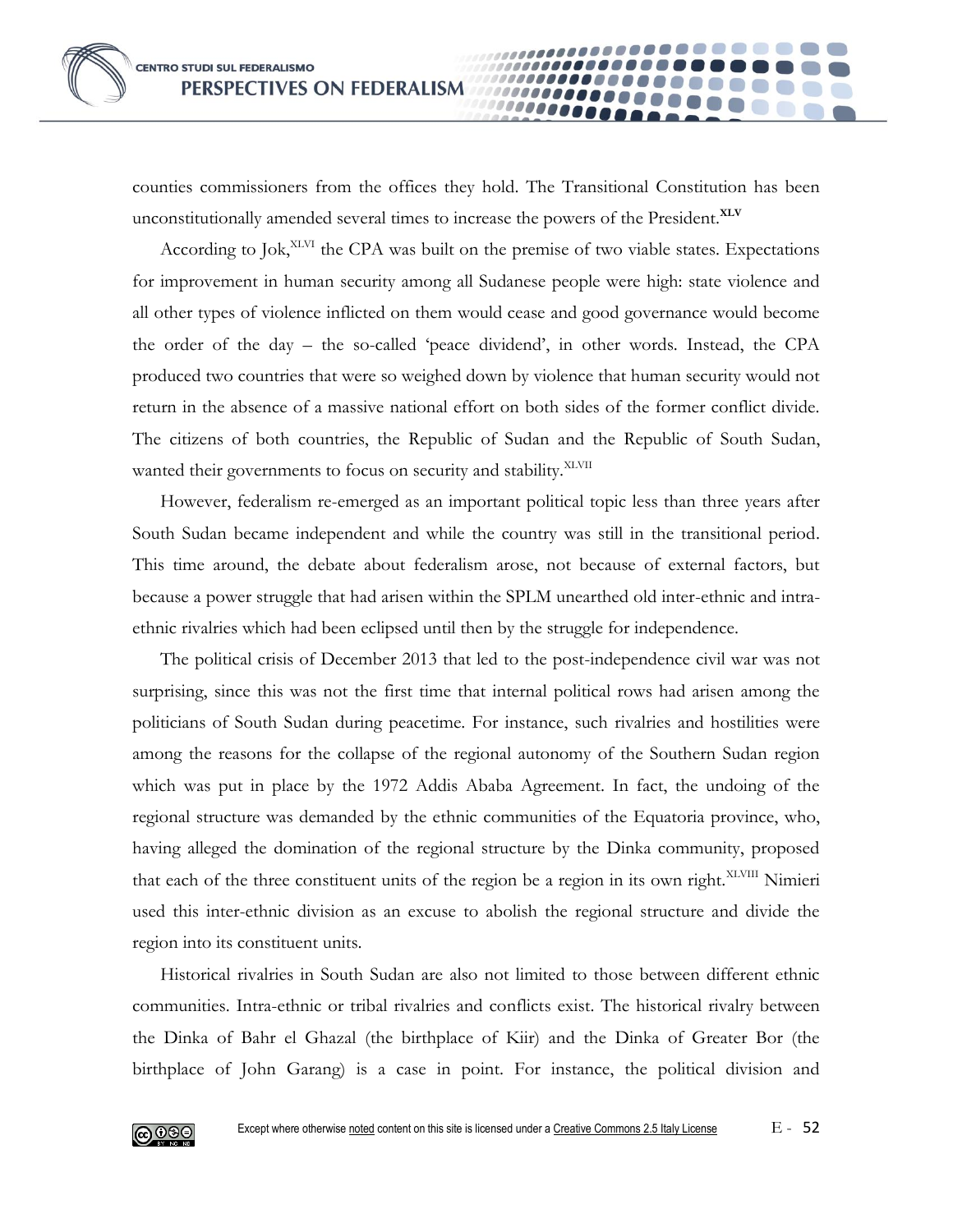confrontation of 2004 between John Garang and Kiir was predicated on the allegation that the Dinka of Bahr el Ghazal were 'sidelined' in the SPLM.<sup>XLIX</sup>

The inter-ethnic and inter-tribal rivalries and hostilities, which are again making federalism a pertinent political and constitutional subject in South Sudan, have deep historic roots. They were shaped, in part at least, by the political and economic agenda initially of the British colonial authorities and later the government of Sudan. The SPLM adopted them and sought to achieve those objectives.<sup>I</sup> It is particularly important to examine the drawing and redrawing of internal boundaries in South Sudan and how this was used as a mechanism to pursue specific political economic goals both before and after independence. Internal administrative boundaries within the former southern Sudan region were created and recreated first by colonial authorities with a view to managing inter-ethnic rivalries and conflicts and the attendant competition for resources. The colonial authorities in some cases placed different communities within a single provincial administration.

A case in point is the Upper Nile province, where the Nuer, Chollo, Anuak, Murle and Dinka people of Jonglei and northern Upper Nile were placed under a single provincial administration.<sup>LI</sup> In other cases, they placed different tribes of the same ethnic community in a single provincial administration, thereby creating congruence between ethnic boundaries and provincial boundaries. For instance, they placed the Dinka people of 'the two Duks, Kongor and Bor' under a single provincial administration. They also redrew provincial boundaries to incorporate the Nuer in Bahr el Ghazal into the Upper Nile and the Dinka in the Upper Nile province into Bahr el Ghazal.<sup>LII</sup> Importantly, the colonial authorities attempted, albeit not always successfully, to create ethnically or tribally homogenous districts. In some cases, they even 'forcefully relocated communities to new locations' to maintain some level of homogeneity at the district level.<sup>LIII</sup> The rationale was to create conditions favourable for colonial indirect rule through ethnic and tribal chiefs.

The government of Sudan also redrew provincial boundaries on the basis of colonial boundaries. The three provinces in the South Sudan region were abolished and the region was subdivided into ten states. Moreover, SPLM introduced changes to the internal boundaries of the South Sudan region in the areas that it brought under its control during the civil war with

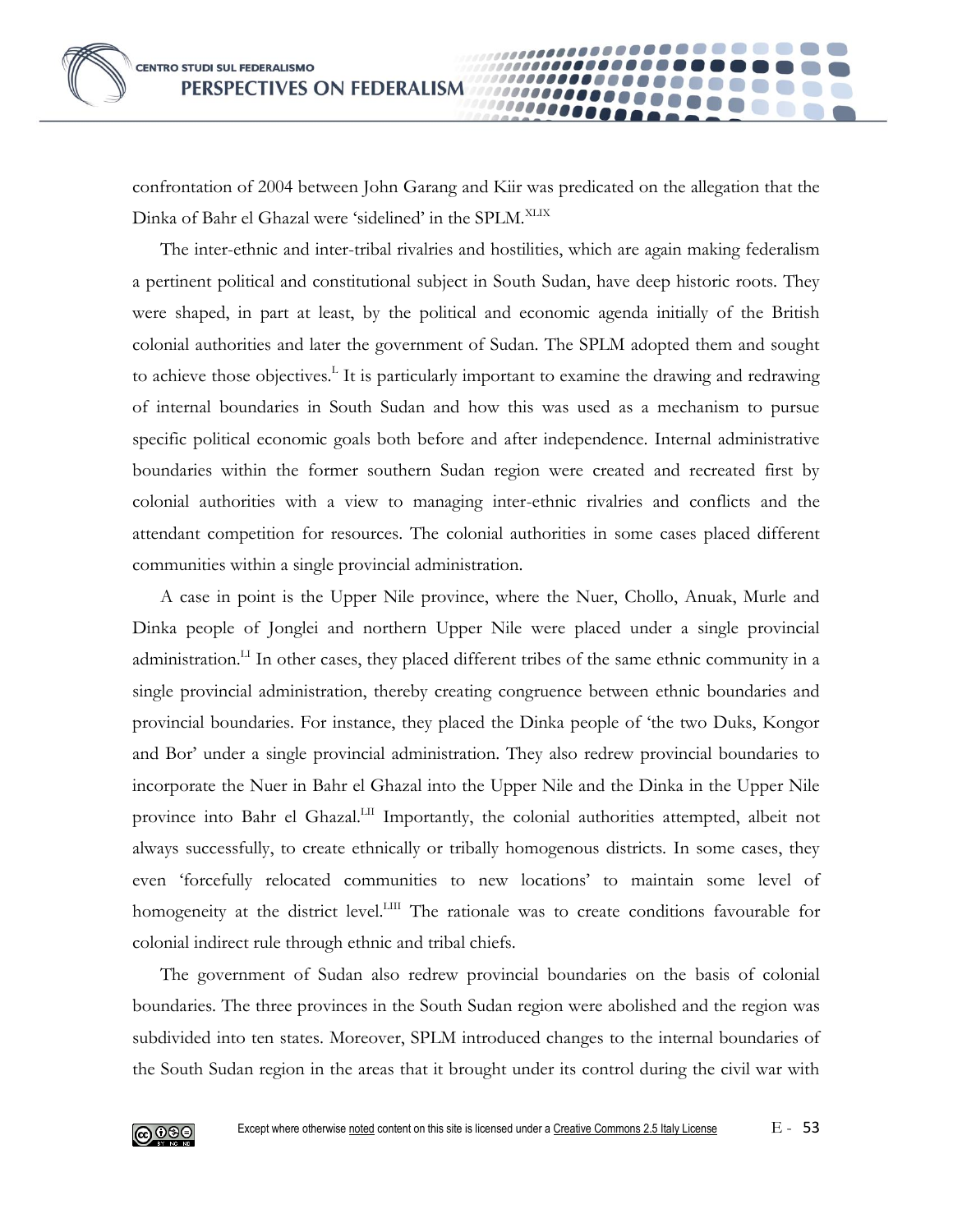the Sudan. It also introduced different tiers of administration, including 'a three-level local government structure, which consists of counties, payams, and bomas'.LIV It is within that historical context that the establishment of a federal system in South Sudan is being debated and negotiated. This brings us back to the main question of the article: What are the federal options on the table?

### **4. The federal options in the 2015 and 2018 Peace Agreements**

The establishment of a federal system has now been put forward by the opposition as a critical condition for the resolution of the conflicts, even if the conflicts are not directly linked to such demands. This is the reason that the establishment of a federal system was at the centre of the negotiations sponsored by IGAD. The negotiations led to the signing by Kiir and Machar of the Agreement on the Resolution of the Conflict in the Republic of South Sudan (ARCSS), in Addis Ababa, in August 2015. This Agreement, which was supposed to be incorporated into the 2011 Constitution of South Sudan, required as an interim measure the enhanced devolution of powers and resources to states and local government.<sup>LV</sup> It also provided for the establishment of a Transitional National Government of Unity (TGNOU).<sup>LVI</sup> The TGONU is tasked to ensure the adoption of a permanent constitution which would entrench a federal system.

The August 2015 Agreement did not, however, explicitly state what kind of a federal system was to be established in South Sudan. The different political groups had different understandings of what kind of federal system the Agreement envisaged. This led to several controversies with respect to the number of states the country was supposed to have and on what basis the boundaries of the states would be defined. Machar proposed the establishment of 22 states that were demarcated along the boundaries of the former colonial districts.<sup>LVII</sup> However, Kiir abolished ten states and created 28 states, later adding four more states, bringing the total number of states to 32.<sup>LVIII</sup> He did this claiming to be implementing the 2015 Agreement and setting the stage for the future federal system. This disagreement was key

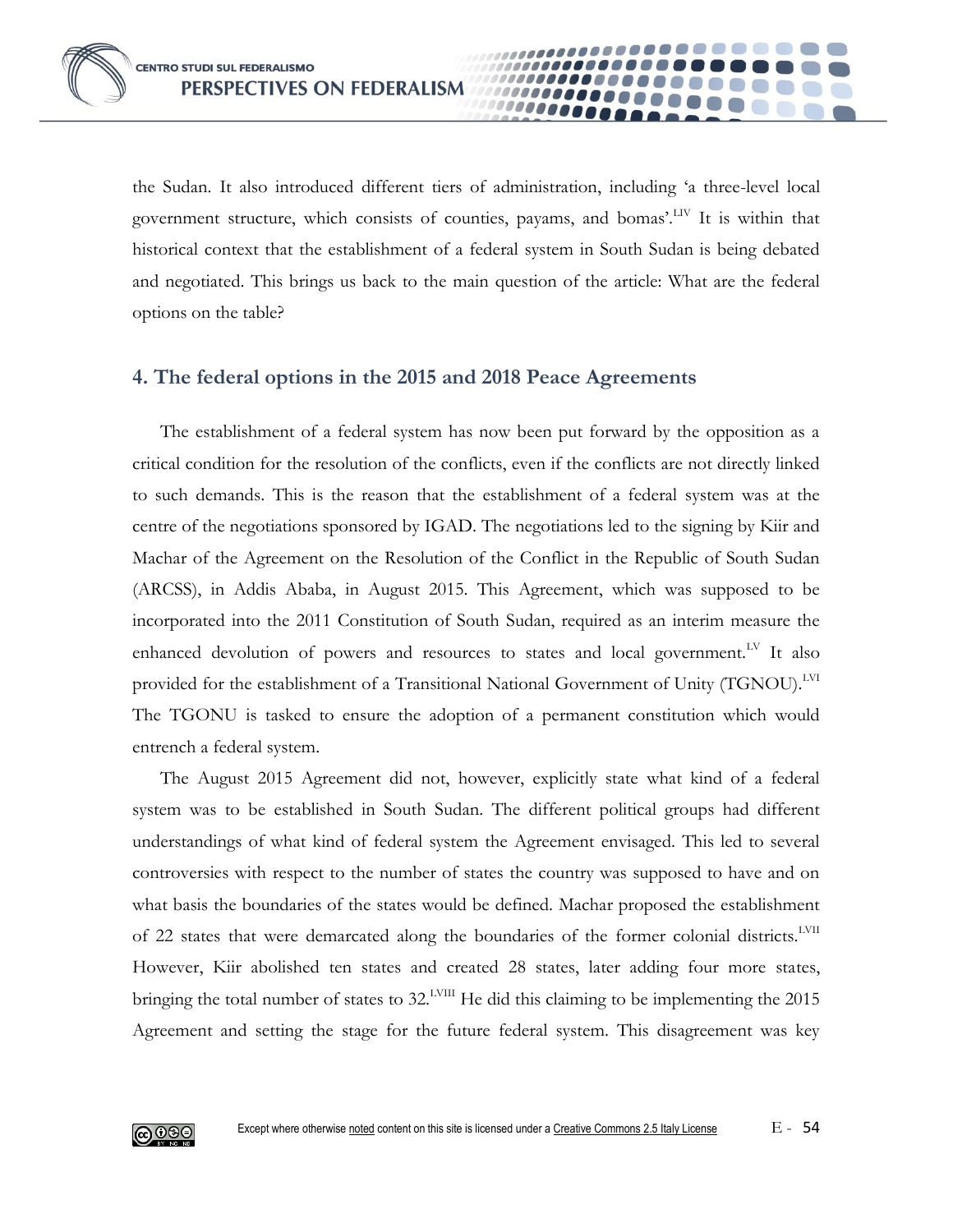amongst the factors that led to the breakdown in the implementation of the August 2015 Agreement, a mere year after it was signed, and to the continuation of the civil war.

1000 Q Q Q Q

When the two parties came face-to-face in Khartoum in June 2018 to negotiate a new ceasefire and peace agreement, the number and boundaries of the states of the future federal dispensation was thus on the agenda. The new agreement that the warring parties signed in September 2018, the R–ARCSS, covers several issues, ranging from the establishment of a 'Revitalised Government of National Unity' (R–TGoNU) to the adoption of a permanent constitution (section 1.2, R–ARCSS). It provides that the R–TGoNU should be established within eight months after the signing of the Agreement (section 1.1, R–ARCSS). The RTGoNU is tasked with taking measures towards creating national cohesion, including securing peace in the country, initiating and supporting a process of national reconciliation, and the like (section 1.2, R–ARCSS).

At the time of writing, the eight-month period for the establishment of the R–TGNU had lapsed. It was extended by six months, a period which is also about to expire. The formation of R–TGONU took nearly two years after the signing of the peace agreement in 2018.The formation of a national unity government was postponed twice for six months due to lack of political commitment from leaders.<sup>LIX</sup> Currently, the implementation of security arrangements that may lead to restructuring of the security organs, including the national armed forces, has begun, but the establishment of the unified forces of these security organs has not yet been realised by the parties. This would revitalise the government of national unity (R–ToGONU).

The Agreement also reiterates that the establishment of a federal system in South Sudan is still a popular demand. This demand has been confirmed by the three regional conferences conducted by the ongoing National Dialogue, which conducted its national conferences on 2 December 2019 in different states as this article was written.<sup>LX</sup> It seeks to resolve the controversy regarding the federal design, especially the issue of the number and boundaries of the states, in two alternative ways. The first, and what appears to be the preferred solution, is the establishment of two bodies by the IGAD that will help the parties resolve their differences on this specific issue. These are a Technical Boundary Committee (TBC) and an Independent Boundary Commission (IBC). According to the Agreement, the TBC would be

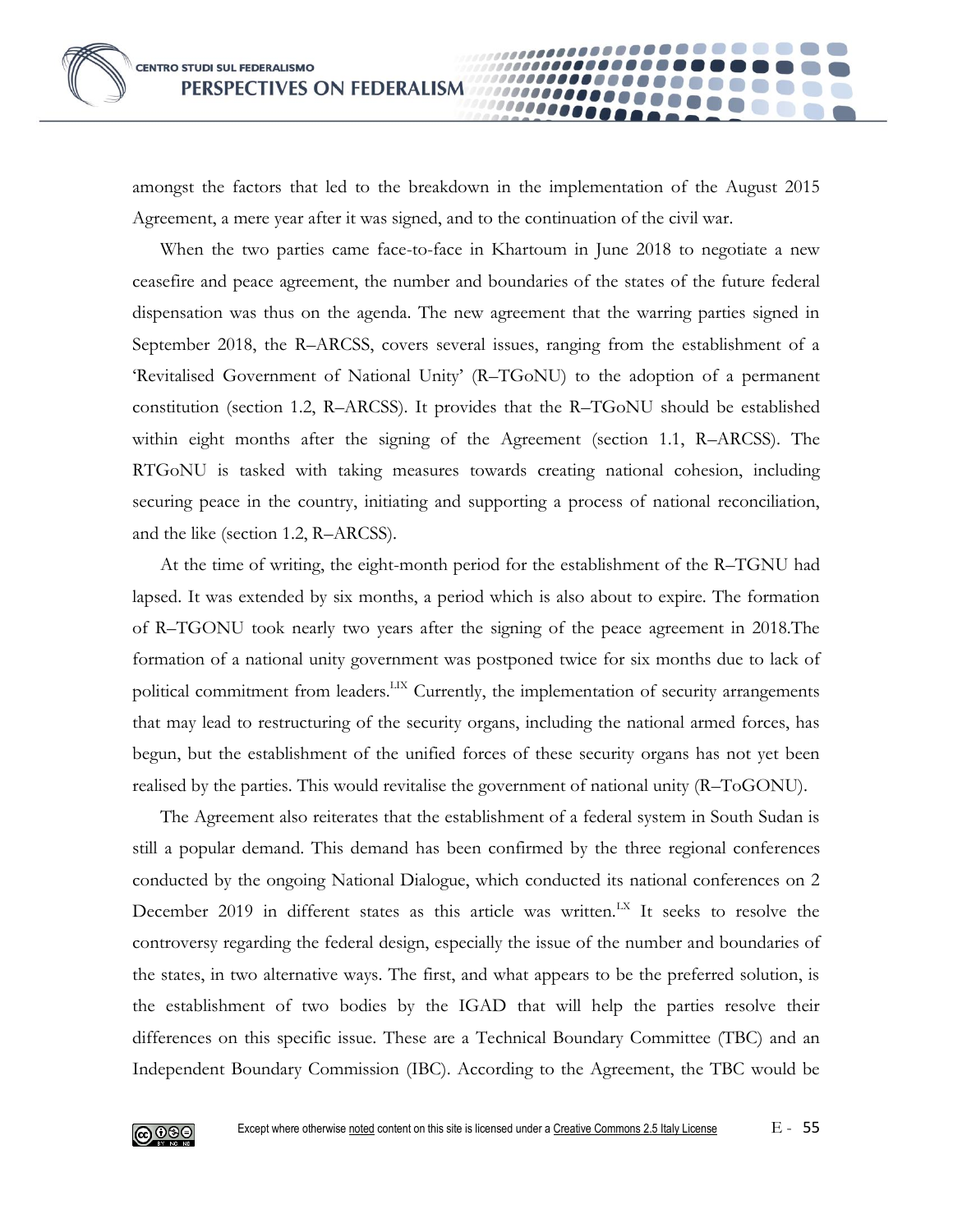composed of members drawn from IGAD member states and the so-called Troika countries (Norway, the United Kingdom, and the US). The IBC would in turn be composed of 15 individuals, five of whom would be 'nominated' by the R–TGoNU and five by opposition parties. The rest would be nominated from and by member states of the AU High level Ad Hoc Committee on South Sudan, which is composed of South Africa, Nigeria, Rwanda, Chad, and Algeria. The IBC would be chaired by a non-South Sudanese.<sup>LXI</sup>

The TBC is charged with the responsibility of defining the country's 'tribal areas' as they stood on 1 January 1956.<sup>LXII</sup> This Committee is also required to finalise its report within 60 days and submit its findings to the IBC. Based on the TBC's findings regarding these 'tribal areas', the IBC would then make recommendations regarding the number and boundaries of the states,**LXIII** amongst other things. The IBC was expected to finalise its work and submit its final report to IGAD within 90 days and the Agreement did not permit an extension. The IBC has not thus far come up with its proposal, even though the 90 days' deadline has lapsed.

The Agreement provides that, if the IBC fails to come up with recommendations,**LXIV** the second alternative kicks in. The government and opposition would come up with their own proposal on how the number and boundaries of the states should be defined.**LXV** The IBC would then automatically become a Referendum Commission on Number and Boundaries of States (RCNBS) and administer the referendum on the proposals of the parties to the agreement.**LXVI** The government's proposal has thus far been the retention of the 32 states that Kiir created after the signing of the 2015 Agreement. The SPLM-IO, on the other hand, is pushing for the establishment of 22 states according to colonial districts, while some politicians from the three Equatoria provinces are in favour of ten states serving as the constituent units of the federal dispensation.**LXVII**

If the first option does not resolve the problem, the three proposals (or any new proposal in this regard) would thus be tabled in a popular referendum. In the course of the delay and failure of the parties to reach an amicable solution as to the number and boundaries of the states, the President came up with a presidential decree taking the country back to the ten states inherited before independence. Now South Sudan is being governed under the old ten

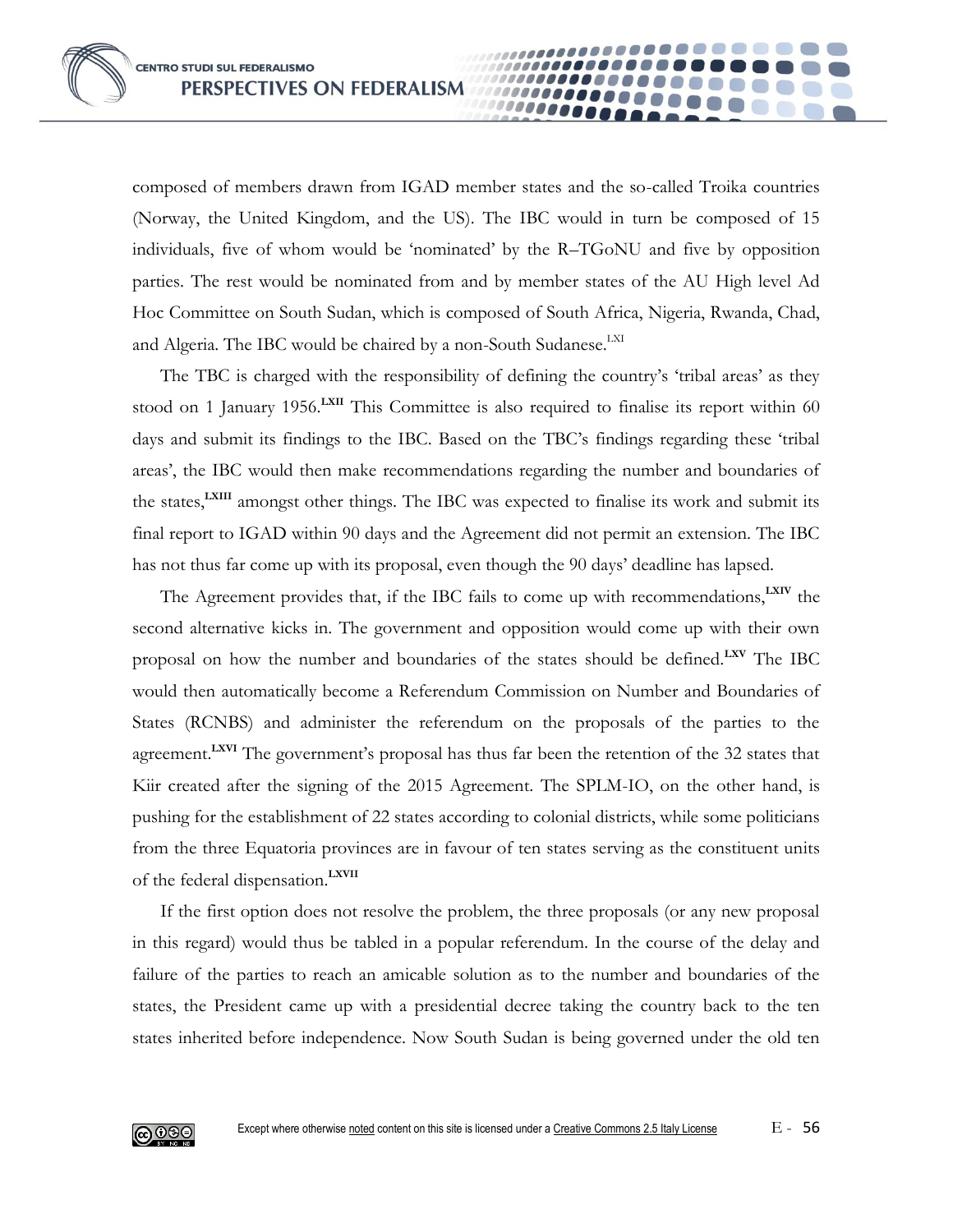states. Nevertheless, there are still simmering disputes about the boundaries between the counties of the states, or between one state and another.

100000

#### **4.1 Geographic or ethno-federal system?**

At the time of writing, there was no concrete proposal on the design of a federal system for South Sudan. The debate about the shape and texture of the federal system that South Sudan is to adopt, especially the number of the subnational units and how they are to be structured, is far from settled. However, looking into the mechanisms that were put in place in the 2018 Agreements for defining the number and boundaries of the states and the proposals of the contending groups, leads inevitably to the conclusion that South Sudan is destined to enter into a federal arrangement that revolves around the territorial accommodation of ethnicity.

As indicated above, the IBC's recommendations are expected to be based on the report of the TBC and the latter is tasked with defining 'tribal areas'. This implies that ethnicity will be a key factor in demarcating the boundaries of the states. Moreover, the federal design is being negotiated with historical inter-ethnic rivalries in mind. These rivalries were in turn shaped by the drawing and redrawing of boundaries in the former Southern Sudan region. Thus, as Mahmood Mamdani (2018) puts it '[t]he new agreement is a sharing of the pie between the tribes of South Sudan: first the major tribes, Dinka and Nuer, and then the lesser ones … Every inch of South Sudan has to be marked as part of one tribal homeland or another. Even areas with multi-ethnic populations must be defined as belonging to one particular tribe.<sup>'LXVIII</sup>

As mentioned above, if the IBC fails to come up with its own recommendations, the three proposals, i.e., the ten-states proposal, Kiir's 32-states proposal, and Machar's 21-states proposal, will be tabled for a referendum. It is often argued that the difference between the proposals relates to ethno-federalism vs geographic federalism. However, it is maintained here that none of the three proposals reflect a purely geographical federalism. All three proposals have the ethnic factor at heart, even though the political motives underpinning the proposals are different, even conflicting. This is not surprising since South Sudan's internal boundaries have been structured and restructured several times since colonial times. Almost always, the

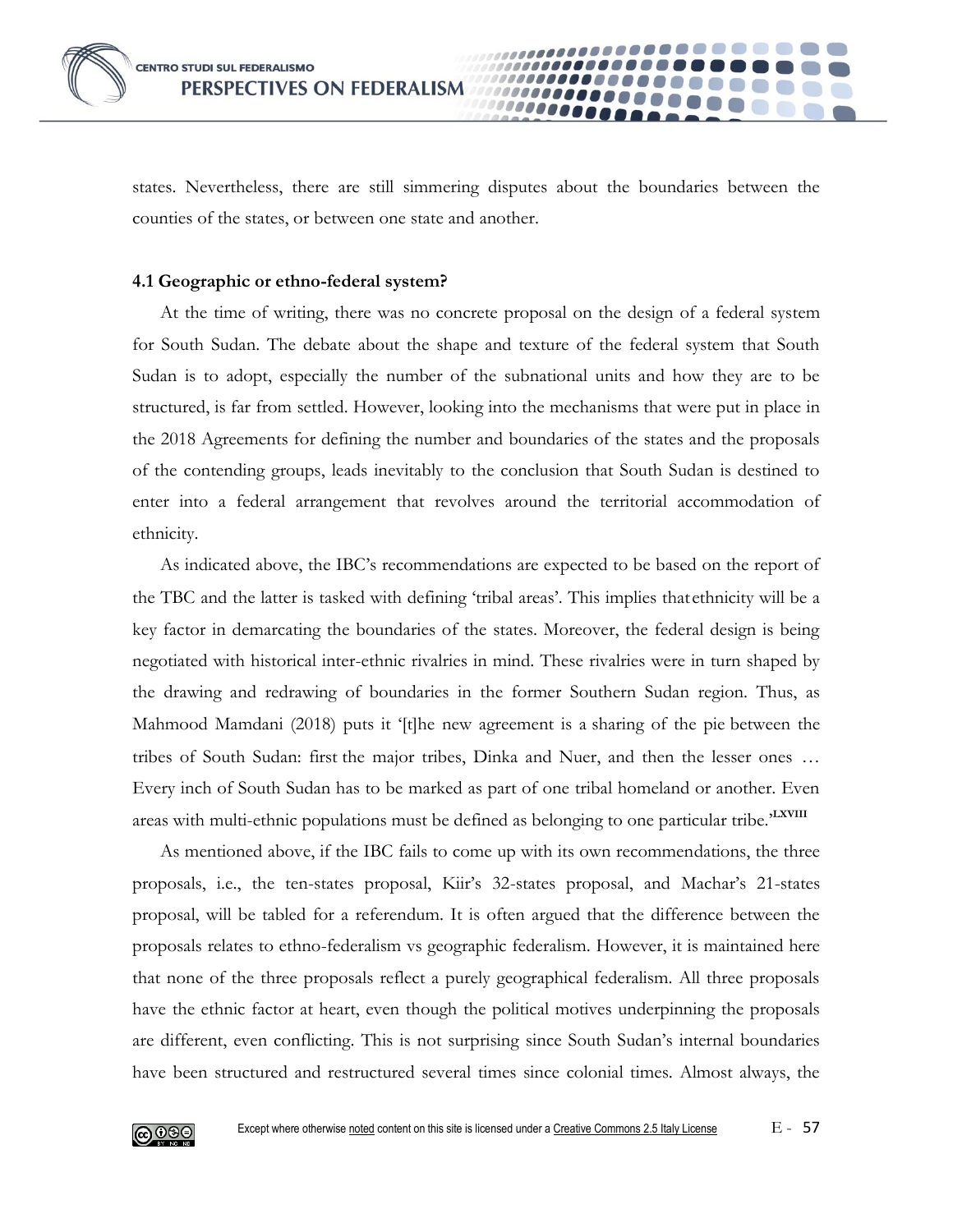structuring of internal boundaries has centred on the management of ethnic diversity, or the prevention of inter-ethnic conflicts.

Machar's 22-states proposal takes the colonial districts as the basis for demarcating the boundaries of the states. According to Justin and De Vries, the British colonial authorities divided the three provinces of the then southern Sudan region into 21 districts mainly along ethnic lines. In some cases, they 'forcefully relocated communities to new locations', among other actions, with the aim of creating ethnically homogenous districts in order to be able to exercise indirect rule through local chiefs.**LXIX** Machar is thus proposing that these ethnically organised districts should serve as states in the future federal dispensation. Kiir created the 32 states with the ethnic factor in mind. Not only are the states structured along ethnic lines, but the majority of the states are Dinka-dominated. This would supposedly enhance Kiir's or the Dinka's position, should the 32 states serve as the constituent units of the future federal dispensation. For instance, the Dinka community will be able to control the majority of the seats in the Council of States.**LXX**

Likewise, the ten states were also organised along ethnic lines:

In 1992 the Sudanese government replaced the eight provinces with 26 states—16 in the north and 10 in the south. In the parts of the country under its control, the Sudan People's Liberation Movement (SPLM) established a three-level local government structure, which consists of counties, payams, and bomas two years later. Importantly, both the government and the SPLM used the territorial divisions implemented by the colonial authorities, either by merging colonial districts to create states or by including chieftaincies in the local government structure in the SPLM's "liberated" areas*. Reflecting colonial practices, ethnicity became a prominent aspect of the restructuring of these units, at least in South Sudan*. LXXI

It is clear from the above that the territorial structure of South Sudan's federal system is likely to be impacted on by the ethnic factor in one way or the other. It is critical to note that the said Peace Agreement has also established a Ministry for Federal Affairs. The latter has indeed started to organise workshops, seminars, and meetings with a view to studying different federal options; however, the inclination appears to point to fiscal federalism or fiscal and

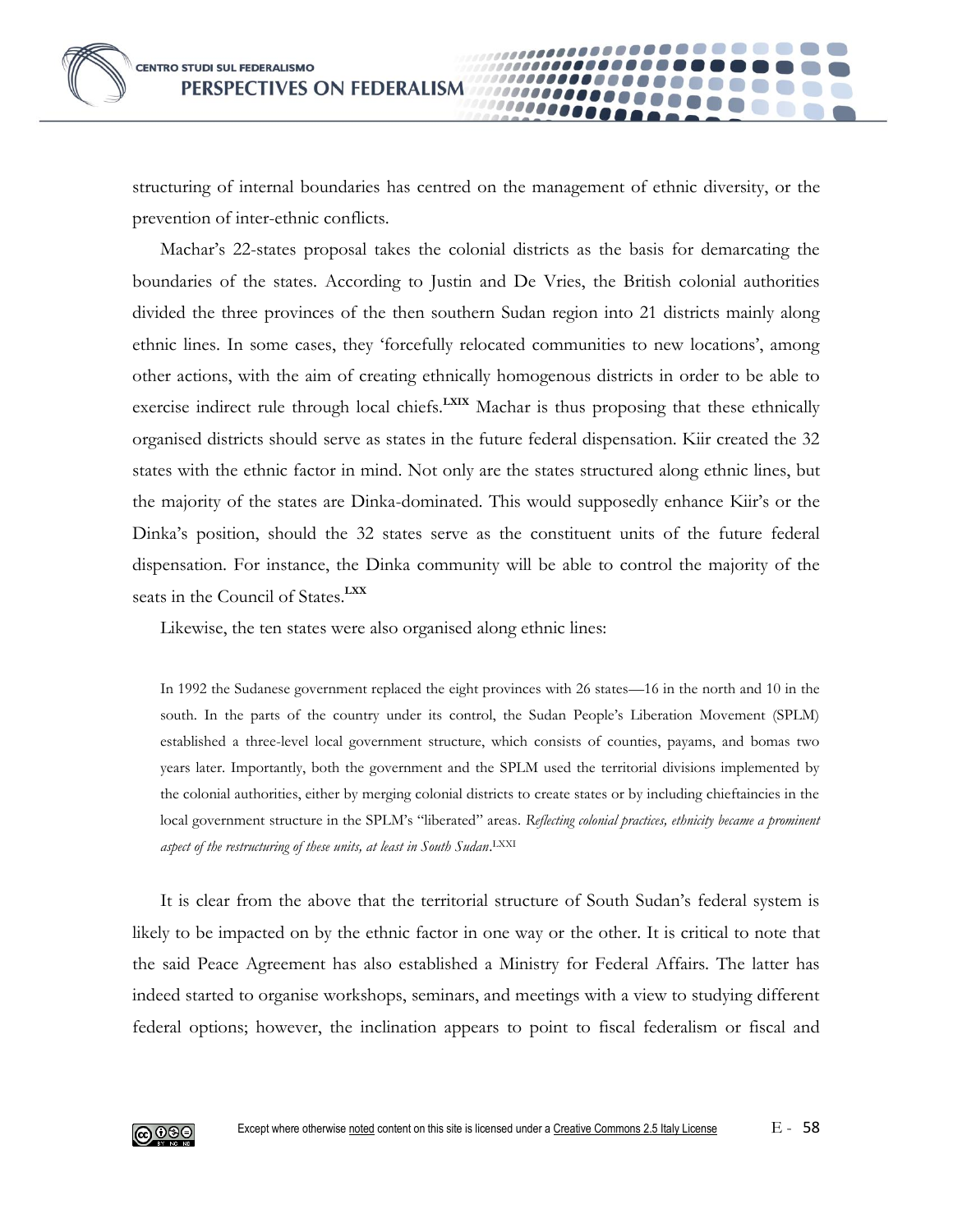geographical federalism, bearing in mind, of course, the present fractured and disunited South Sudanese society.

1000000

The role of the international actors in the peace negotiations is also important. IGAD, the broker of the peace deal, did not promote any specific federal design for South Sudan. However, the members of this regional organisation, especially Kenya and Ethiopia, have sought to influence the federal design of South Sudan. As Wight<sup>LXXII</sup> observes, 'Ethiopia, proud of its own federal system, favoured an ethnic model, while Kenya, Uganda, and Sudan were opposed to such an approach.' It should be noted, though, that Kenya's system of devolution to counties is also designed with a view to territorially managing the ethnic diversity of the Kenyans, and these counties, save Nairobi, have dominant ethnic communities.

Regardless of how the issues around the number and boundaries of the states are resolved, it seems that the federal model of South Sudan will be decidedly different from the Ethiopian ethnic federal model in one basic way. That is, it will avoid the logic of 'one-state-one-ethnic community' which underpins the Ethiopian federal system. The 1995 Constitution of Ethiopia creates nine states but contains a constitutional principle that allows each ethnic community to establish its own state. If the constitutional principle is to be taken to its logical conclusion, even an ethnic community with a population of a few thousand, settled in a territorial area as small as a district, can make a demand for its own state.

During the first two decades of its rule, the ruling party, the Ethiopian Peoples' Revolutionary Democratic Front (EPRDF), managed to suppress the demands of small ethnic communities to establish unviable mini-states. However, this is changing rapidly. As the ruling party has become less cohesive, more and more ethnic communities have begun demanding their own states. For example, if these demands are granted, the Southern Nations, Nationality and Peoples' Region (SNNPR), one of the nine states, will break up into tens of mini-states and disappear. Moreover, the civil war between the federal government and the Tigray region, which began in November 2020, is directly or indirectly linked to the design of the country's federal system.<sup>LXXIII</sup>

Contrary to the Ethiopian model, none of the three proposals above will result in a single ethnic community being locked within a single state. This will make the South Sudan federal

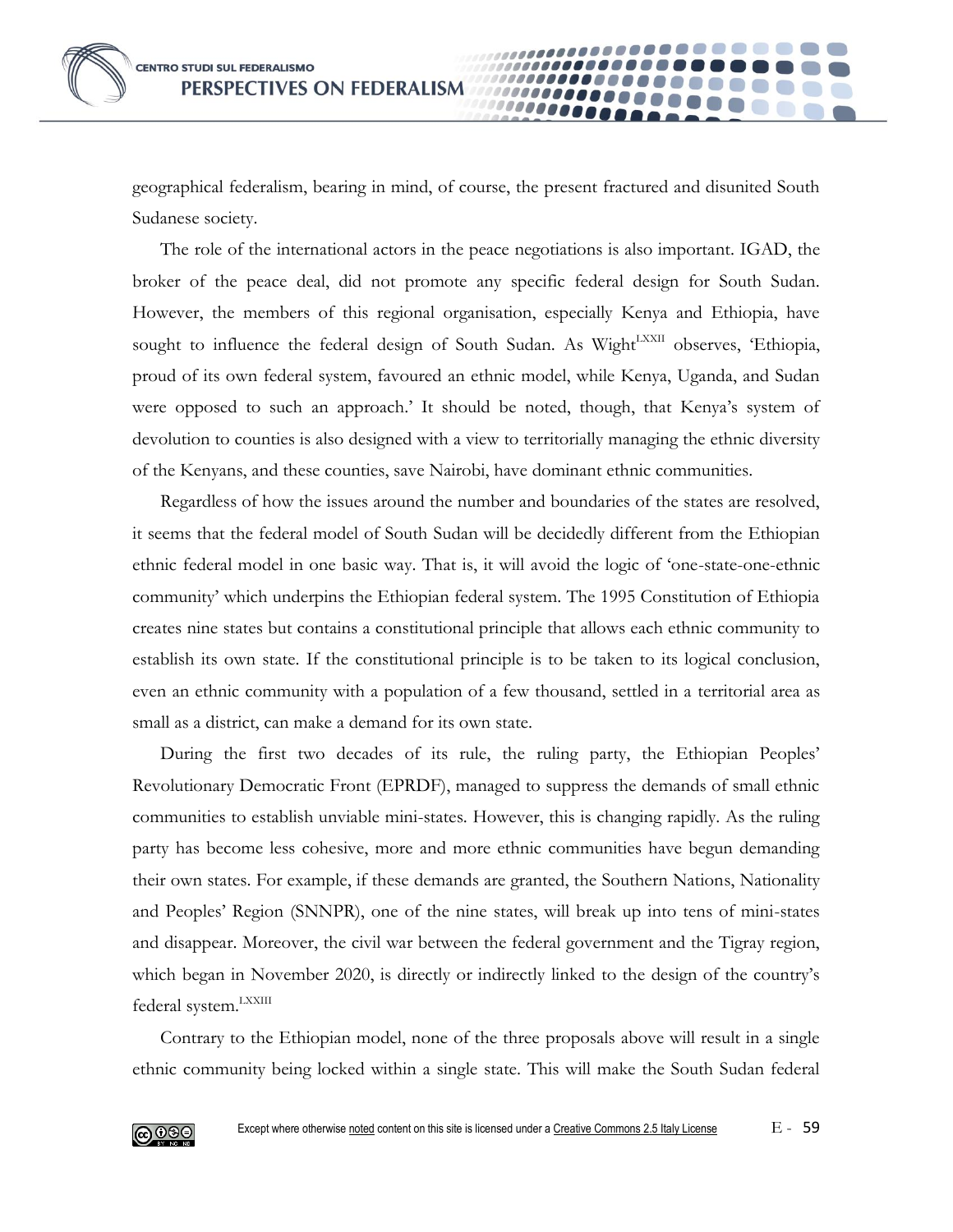system more like the Nigerian one, which divides every ethnic community into several states. This should help South Sudan avoid one of the major flaws – in the words of Yonatan Fessha,<sup>LXXIV</sup> 'the original sin' – in the design of the Ethiopian federal system.

#### **4.2 The prospect of ethno-federalism bringing peace in South Sudan**

As discussed earlier, well-designed ethno-federalism has great potential to resolve interethnic conflicts and bring about sustainable peace. However, it also harbours a grave danger, especially if poorly designed and implemented, which may lead to the disintegration of a state. What makes the implementation of an ethno-federal system in South Sudan especially risky is that the country has had less than ten years of existence as a state and has yet to create a national identity. Before independence, the civil war encouraged the people of the region to transcend ethnic boundaries and cooperate towards a common cause. With the end of the civil war, that common cause has disappeared. An ethno-federal system is likely to make the creation of a national identity even more difficult.

The question, however, is whether South Sudan has any alternative but to factor the ethnic diversity of its people into its federal design. It does not seem feasible to design a federal system that deliberately ignores the ethnic factor. It is critical to put in place an institutional mechanism that might help manage the ethnic diversity of South Sudan. Moreover, the R– ARCSS (section 6.2) demands it. Thus, factoring ethnicity into the design of the federal system of South Sudan seems inescapable, despite the difficulties it may create. Lasting peace and stability in South Sudan may not be achieved without a system that recognises the diversity of its people. This does not mean, however, that the ethno-federal system would guarantee peace in the country. It simply means inter-ethnic conflicts are more likely to occur in the absence of a federal system that manages the ethnic diversity of the people than without it.

It is maintained here that three critical conditions must be fulfilled if a federal system is to bring about a sustainable peace in South Sudan. First, the federal system should be designed in such a way that it incorporates the views and carefully balances the interests of all contending groups in the country. The federal design should not be, or be perceived to be exclusively based on a single design proposal, lest it lose legitimacy and become a source of conflict. It

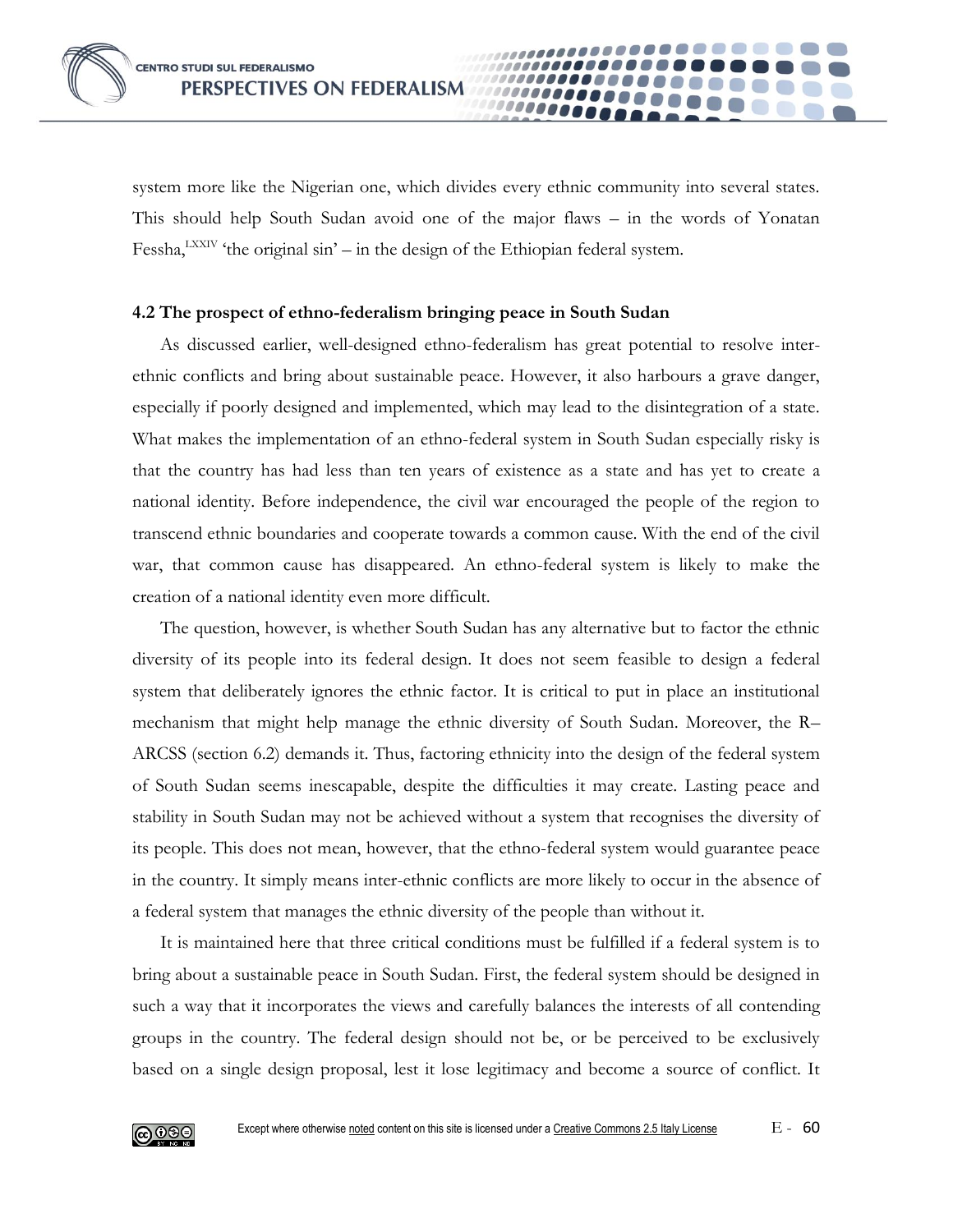should avoid being seen as a design that protects and promotes the views and interests of any single group. The Ethiopian federal system provides a good lesson in this respect. It is perceived by many as an imposition by the EPRDF and the 1995 Constitution as simply the political programme of the TPLF.<sup>LXXV</sup> The federal system thus remains the principal source of political discord in the country.

Secondly, careful attention should be given to designing shared federal institutions in such a manner that they promote national cohesion. This is especially important given that South Sudan desperately needs to establish a national identity and that shared institutions are meant to serve such purposes. As is clear from the discussion above, the disputes, debates and negotiations so far are focused on the number and boundaries of the states and little attention has been given to the design of federal institutions. In the 2015 and 2018 agreements, references to the design of the national government are limited to the issue of how the different warring factions will be represented in the TGNU (R–TGNU). The constitutional principles in the two agreements which are meant to guide the drafting of the permanent constitution are silent on the need to design the federal system in a manner that helps build national cohesion while being explicit on respecting 'ethnic and regional diversity and communal rights'. LXXVI

Thirdly, there should be strict adherence to constitutionalism. The second principle in the 2015 Agreement on the drafting of a permanent constitution puts federalism and constitutionalism in the same sentence.<sup>LXXVII</sup> Indeed, once a constitution is adopted that entrenches a federal system and has been designed by balancing various interests and concerns, it must be adhered to. Unfortunately, contending groups in South Sudan are notorious for not adhering to agreements they have entered into and the constitutional principles they have endorsed. One need only note the fact that they were unable to implement the ARCSS and that, at the time of writing, the R–ARCSS was about to collapse. As argued elsewhere, the lack of will to adhere to agreements and constitutional principles '[has been] the missing element in the federal and federal types of arrangements that were attempted in South Sudan but which failed to bring peace'. LXXVIII

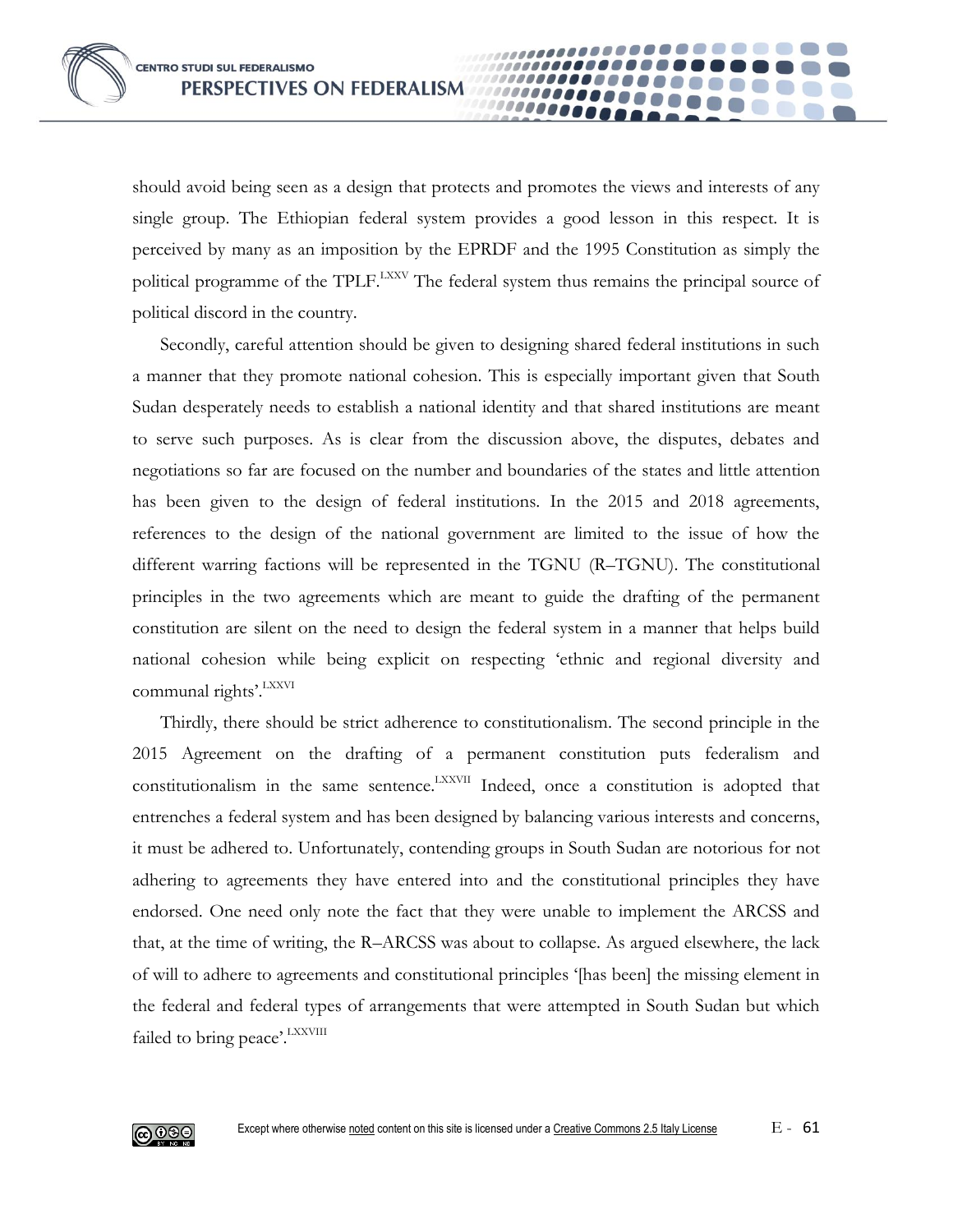# **5. The current status of South Sudan regarding federalisation**

The Ministry of Federal Affairs (MOFDA) is one of the institutions created by the Revitalised Peace Agreement of 2018 and is tasked with leading the South Sudan quest for federalisation. It is also charged, along with other relevant institutions, with the responsibility for creating necessary participatory and inclusive platforms for the discussion of options to reinvigorate the constitutional functions, such that states and local governments can exercise their powers accountably and effectively. The accountability of public institutions to citizens at all levels of government is what has been the missing link in the Transitional Constitution 2011, as amended. For example, Article 35 (2) of the Transitional Constitution stipulates that national resources shall be used effectively, managed and efficiently utilised, focusing attention on the provision of gainful employment for the people, and improving their lives and livelihood, by building roads, schools, airports, community institutions and hospitals, and providing clean water, food security, electric power and telecommunication services to every part of the country. LXXIX

This is not the case on the ground in practical terms in terms of the implementation of the Constitution, and adherence to constitutionalism and the rule of law. Since 2005, from the Interim Period of the CPA until now, massive public resources, especially revenues from petroleum, oil and other mineral resources, have been embezzled and looted with impunity by a few elites.<sup>LXXX</sup> There are no roads, hospitals or schools which have been built, nor clean and potable water or public security provided to the people of South Sudan by the ruling SPLM party, despite the peace agreement. Despite endemic corruption, no individuals who have been holding or still hold public office have been prosecuted for corruption or other similar offences they may have committed. According to the Corruption Perception Index International Report of 2021, South Sudan is the most corrupt country in the world.<sup>LXXXI</sup> Lack of adherence to constitutionalism and rule of law, due to failed leadership from the top, are considered to be causes of the endemic corruption in the country.

Based on the mandate provided by the Peace Agreement, LXXXII MOFDA has been given the responsibility to develop a federal policy framework and blue-print documents that can

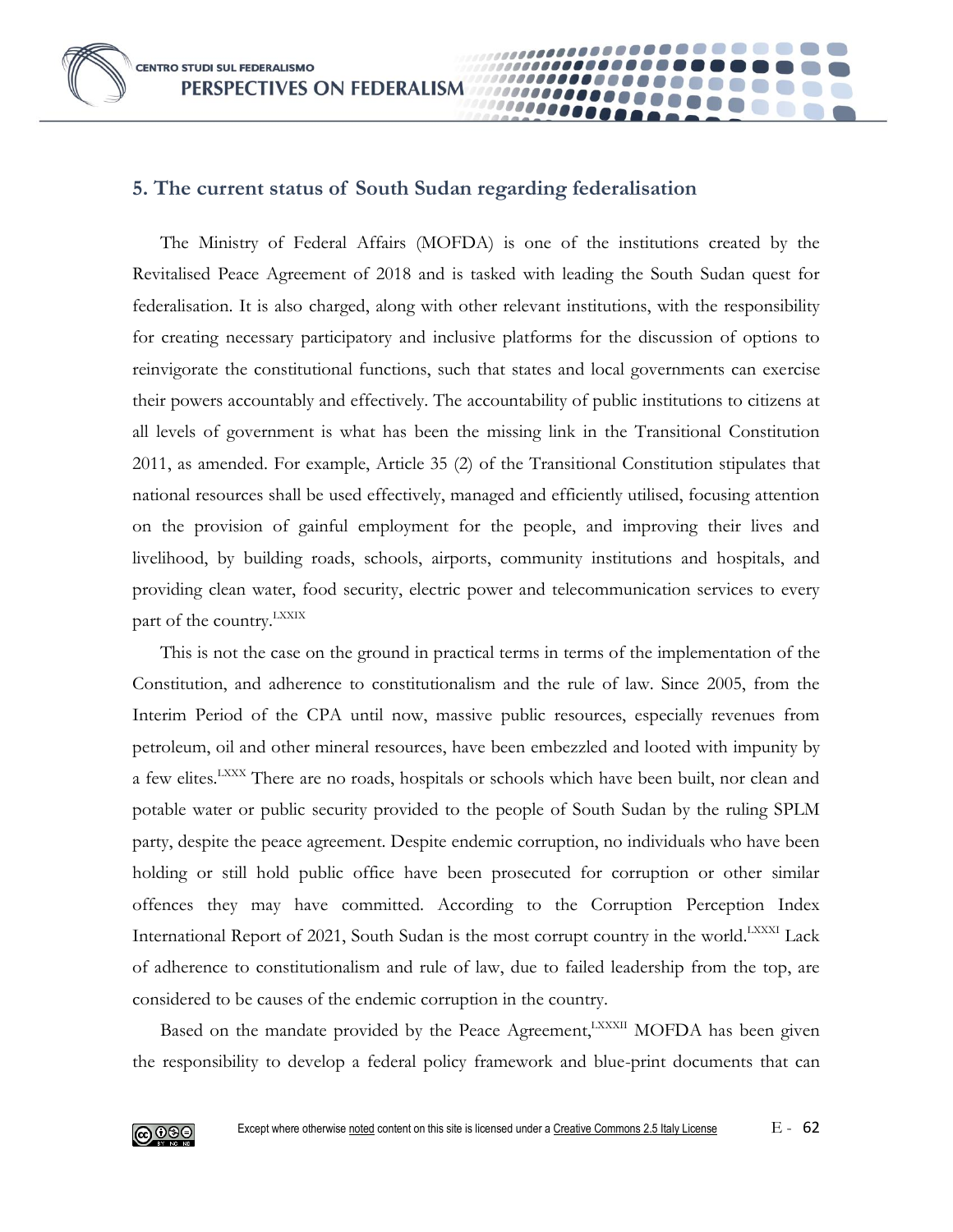**CENTRO STUDI SUL FEDERALISMO PERSPECTIVES ON FEDERALISM** 

guide the move towards the federalisation process. The policy framework rationalises and contextualises some strategic issues and priorities that are inherent in establishing a form of federalism which is tailored to South Sudan.<sup>LXXXIII</sup> The draft policy highlights how constitutional powers, functions, and governing responsibilities can be guaranteed, with reference to three levels of government: national, state, and local government. It also considers the cooperative inter-governmental relations that the three levels might have with each other. It aims to clarify and to remove uncertainties regarding how South Sudanese citizens can interact with federal government institutions and with each other across the constituent states. The draft policy has been developed against the backdrop of shortcomings in the Transitional Constitution 2011 in political, administrative, and economic decentralisation, in which power and resources have become and still remain too centralised and too concentrated in the national government, in the hands of a few political elite.

A typical case is the centralisation of power by the President and national executives that emanates from the series of constitutional amendments which give unlimited power to the President. Examples are the dismissal of elected governors and the appointment of unelected ones to their positions, as well as the appointment of members of parliament at different levels of government, through presidential decree orders. This is contrary to provisions in the Transitional Constitution of 2011. For example, Article 36 of the Constitution states that all levels of government shall promote democratic principles and political pluralism, and shall be guided by the principles of decentralisation and devolution of power to the people through the appropriate levels of government where they can best manage and direct their affairs. LXXXIV This provision, although slightly ambiguous concerning the exact division of power between different levels of government, makes it clear that there is a division of power between levels of government and that each level of government has power of autonomous self-government, despite the absence of constitutional adherence to the rule of law.

The draft policy framework is based on rigorous analysis of the current Transitional Constitution 2011 as Amended. Based on the analysis, the teams found out that more accountable and effective engagement by states and local governments is urgently needed to relieve public pressure on the national government, which currently overloads itself with every

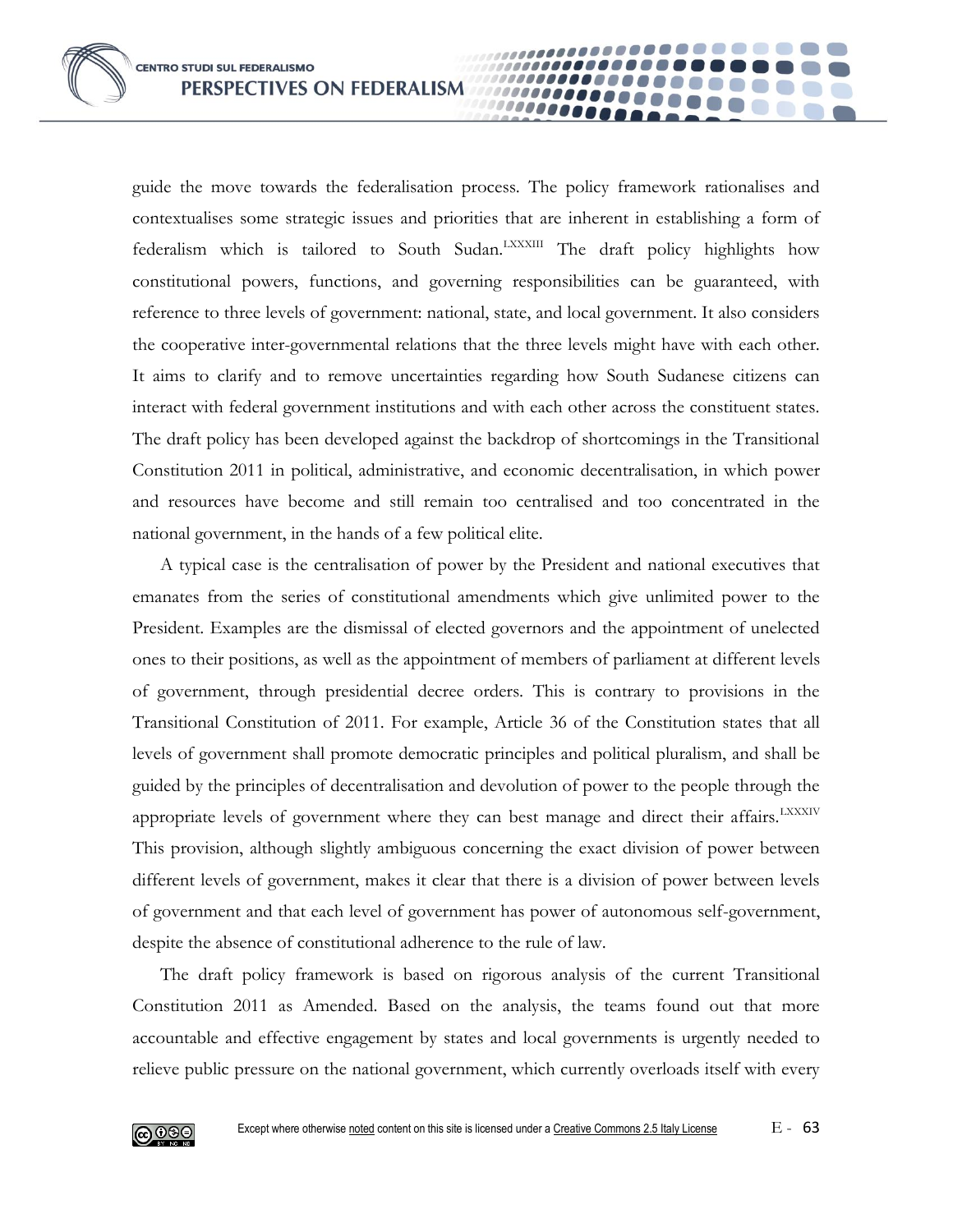facet of the public life of citizens in all corners of the country. The national government instead needs to be empowered as an actor that safeguards constitutional democracy in a federated country.<sup>LXXXV</sup>

10000e

In addition to its focus and its specific references to constitutional options for workable form of federalism in the context of South Sudan, the policy framework seeks a wider impact measured by influencing political and public discourse on federalism more widely. For instance, once the federal Constitution is enacted, the policy framework will continue to serve as a guide for legislative enactments and reforms for its implementation, so as to develop state democratic and inclusive state institutions.

However, there are daunting challenges facing the MoFEDA in policy implementation and institutional leadership in the federalisation process. Among the many challenges is the lack of political will from the R–ToGNU to allocate resources, especially financial resources, to the ministry in order to implement the policy. This lack of political will is caused by lack of trust from the Dinka elite, who equate federalism with the *Kokora* of the 1970s, a policy that the Dinka ruling elite at the time considered as responsible for dividing South Sudanese along ethnic lines and paving the way for the Khartoum regime's divide-and-rule policy in Southern Sudan along regional and ethnic lines. Secondly, the Dinka elite have an unexpressed fear that, if South Sudan goes federal, this may mean loss of power and the loss of resources they have controlled on the pretext of being the majority ethnic community in the country.

Since 2019 to date, several thematic workshops and symposia organised by MoFEDA, with the support of its partners, have addressed aspects of the establishment of federalism in South Sudan.<sup>LXXXVI</sup> Some of these engagements, including those conducted under the aegis of an ad hoc working group on federalism, have altered the nature of informed debates on federalism in the country. Building on such dialogues, the Draft Policy Framework for the Federal Governance of South Sudan is timed to reflect that the country is progressing towards the crucial stage of inviting, analysing, and validating public and stakeholders' submissions for inclusion in a permanent federal constitution. The policy framework is intended to focus stakeholders' debates on well-informed, actionable constitutional proposals to be drafted in a consensus blueprint for a federal constitution. The blueprint is supposed to be sent for

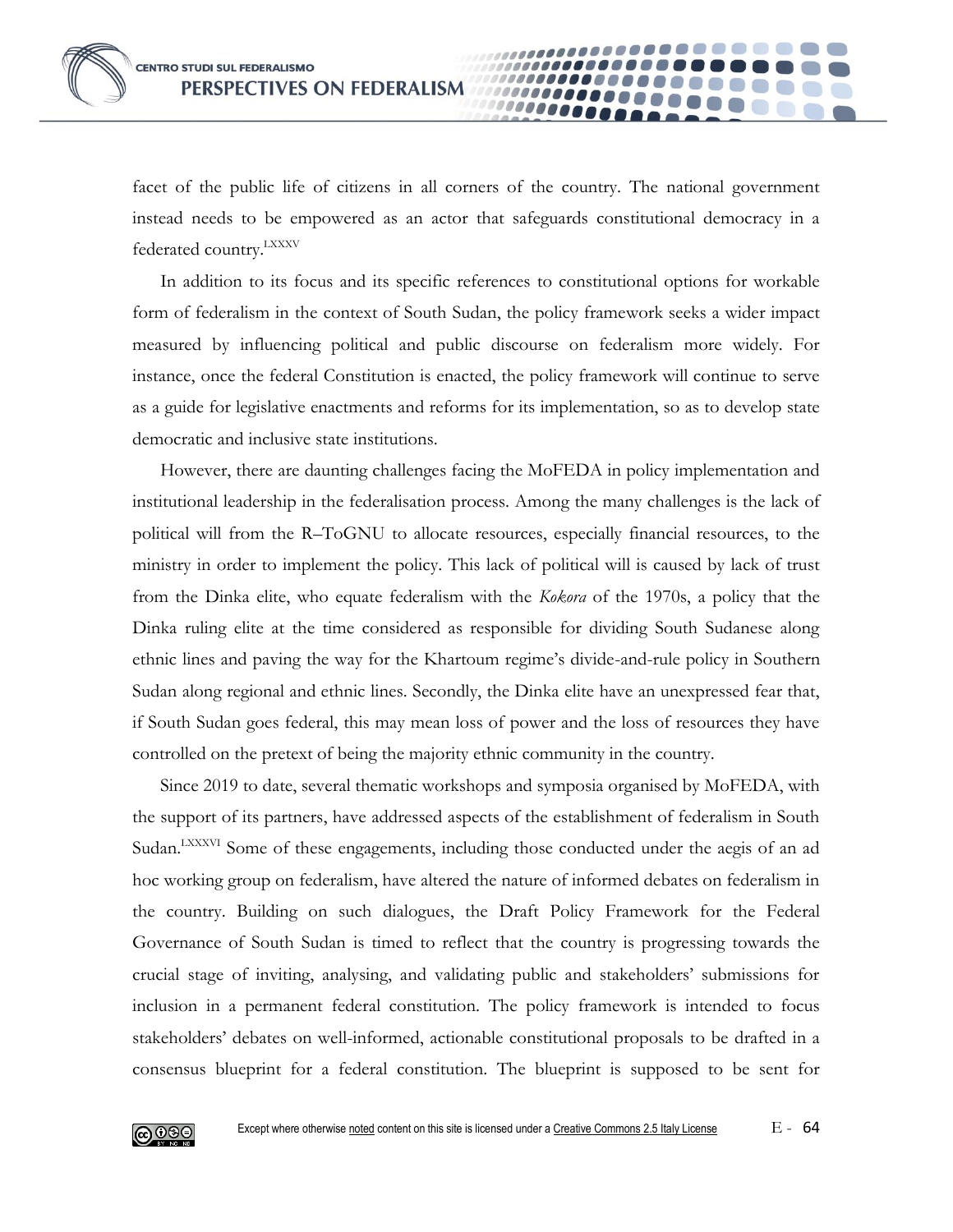consideration and elaboration by constitution-making organs after their establishment by R– TGoNU. It is intended to provide a focal point for subsequent public and stakeholders' debates.

10000A

Nevertheless, while MoFEDA is trying to carry out stakeholders' debates on federal options, the process has been frustrated by the political elite from the President Kiir SPLM's mainstream faction, a 'senior' partner in the Revitalised Government of National Unity (R– TGoNU). They claim that no resources, including funding, are available for conducting state debates on the federal options South Sudan should choose. Without exhausting the options of forms of federal arrangements, there is political contestation amongst the political elite. Some argue that South Sudan will resolve conflicts when it adopts a form of federalism that recognises and empowers diverse ethnic communities. On the other hand, there are those who believe that ethnic federalism may exacerbate conflict in the already fragile and conflict-prone South Sudanese state. As such, there is still no consensus amongst different political parties as to which form of federal system of governance South Sudan might choose and which federal country it should benchmark best practices from and share experiences with.

Regardless of which form of federalism South Sudan chooses, it is necessary to create state-inclusive institutions that can resolve and accommodate South Sudan's ethnic diversity. An inclusive state can be achieved equitably through constitutionally entrenched devolution of power and resources to subnational levels of government. This requires political commitment from the leaders. But the current political climate tells us that it is difficult to achieve the political will, because the most powerful elites from the Dinka ethnic community do not want to relinquish the power they hold. Despite the contestation, most of the parties' leaders seem to hint that South Sudan may choose geographical or territorial federalism. Their argument is that territorial or geographical federalism does not ethnicise political differences within a federation. By contrast, the leaders argue that federalism based on ethnic configuration exacerbates conflicts amongst constituent units. Among the federal states in Africa that South Sudan wants to take experience from are Kenya and Nigeria. From outside the African continent, its want to benchmark best practices from the US and Federal Republic of

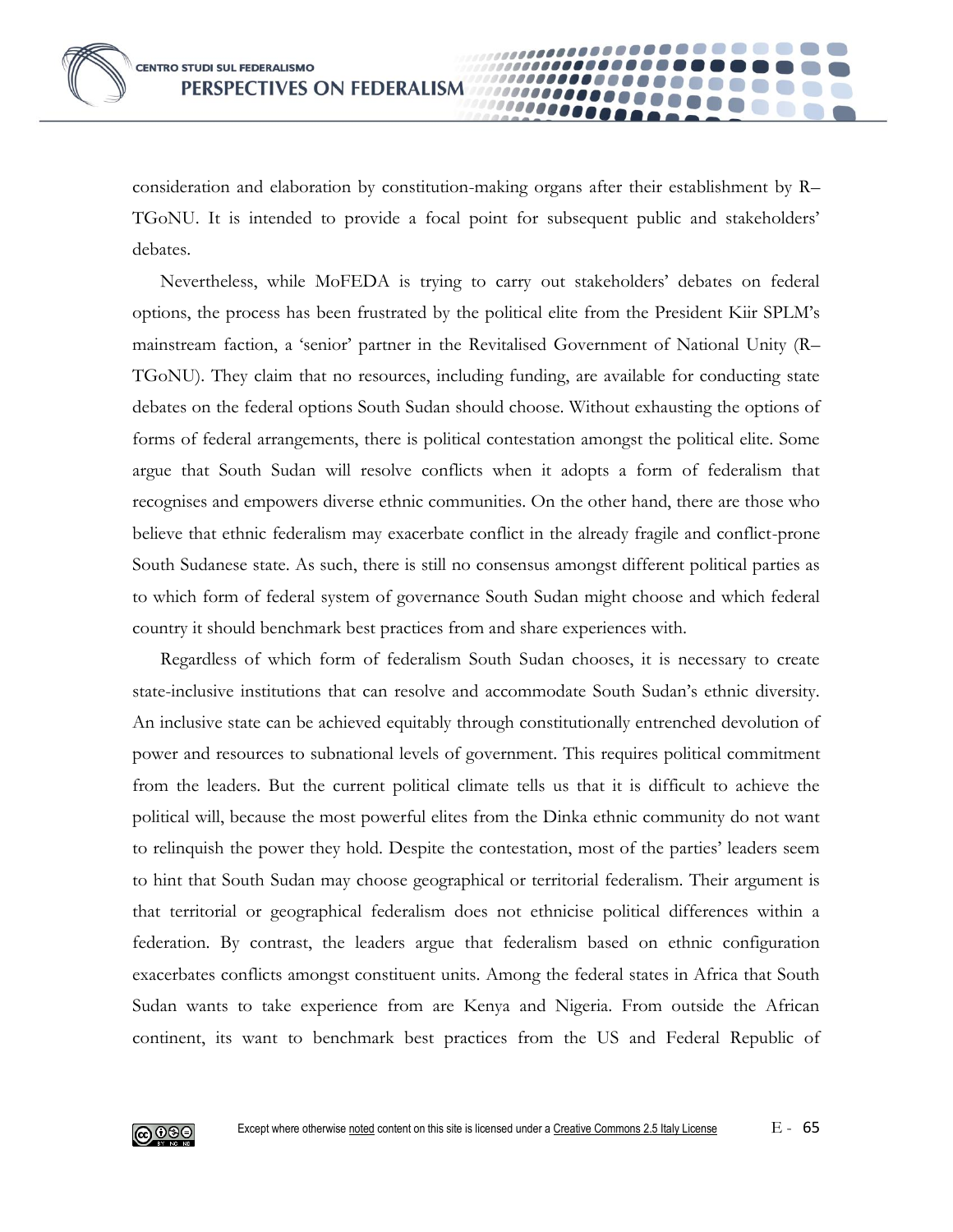Germany. The reason is that these countries have not considered ethnicity as the basis of their formation of federations.

Some political elites from the Dinka ethnic community assert that South Sudan wants a federal Constitution that does not consider ethnicity as a basis of institutional response for managing ethnic diversity and bringing lasting and sustainable peace in the country. The argument is that an ethno-federal arrangement as a basis of political identity may lead to the polarisation of ethnic differences in multi-ethnic South Sudan, rather than solidifying national unity. They also believe that adopting ethnic federalism or multinational federalism may negate the national government's vision of 'bringing development' that in fact they cannot deliver, and that ethnic affiliations may retard economic and political progress, which is completely missing.

## **6. Conclusions**

There is no doubt that the complex conflicts in South Sudan are influenced by a multitude of factors. They relate to matters such as conflicts at different levels and concomitant insecurity and instability, ethnic/tribal diversity, economic difficulties, competition for resources and the history of political rivalry among different groups. It is a very young nation with virtually no experience as an independent country despite seceding from a country (the Sudan) that attained its independence from Britain in 1956. There is an immense expectation amongst the populace and the international community that a federal system or federal-type arrangement will bring a lasting solution to the myriad of problems the country is facing.

Federalism might be, and indeed has been, an appropriate institutional response to challenges emanating from ethnic/tribal diversity. On its own, however, it is not capable of being a credible response to these challenges. It must be complemented with democratic rule, constitutionalism, respect for human rights and the rule of law. This is all the more important given that South Sudan has a multi-ethnic, multicultural and multi-religious population and that the federal system is meant to manage such diversity. It is argued that no federal system is capable of doing so without respect and tolerance for political diversity, trust in democratic

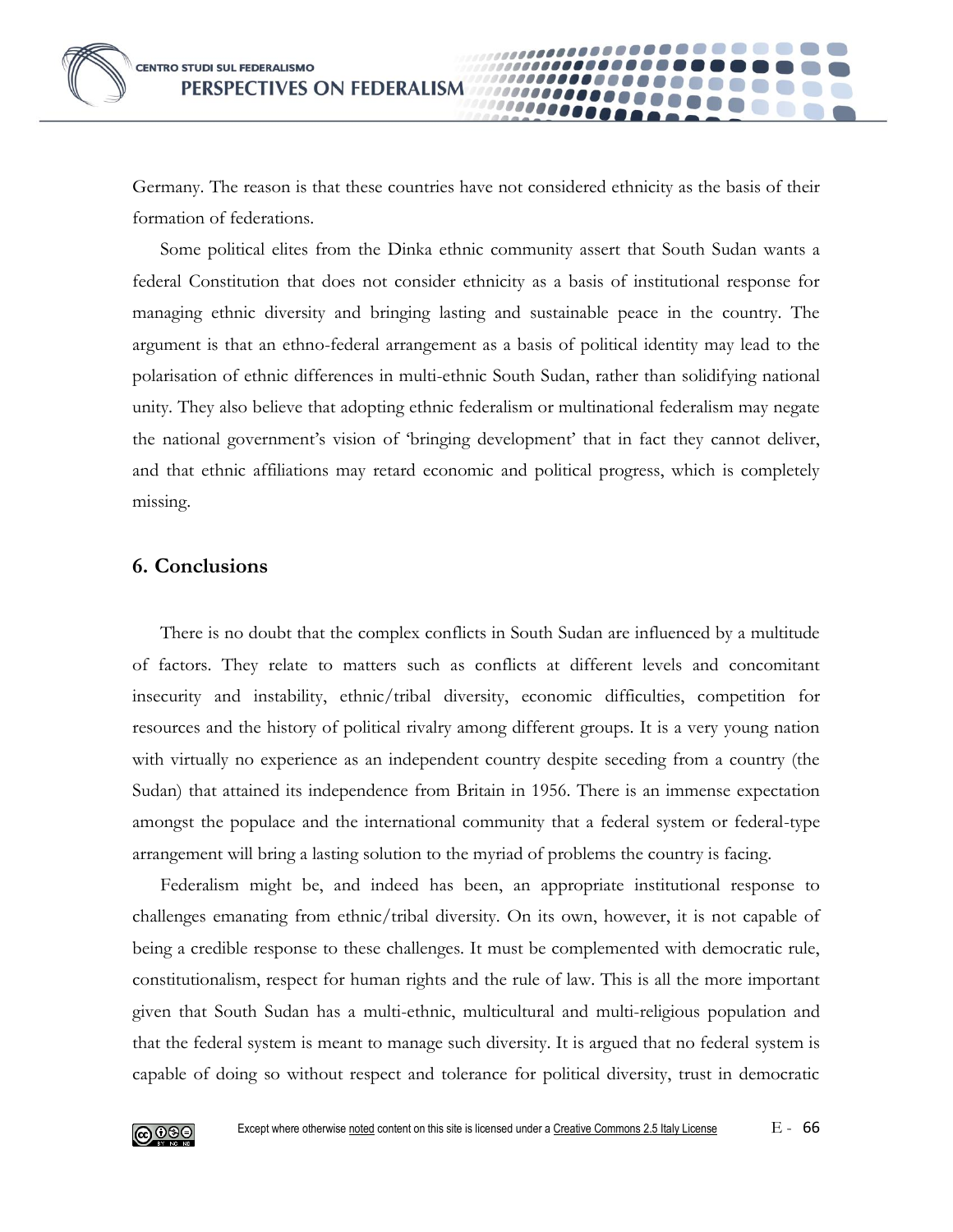outcomes, respect for constitutional rules and human rights, an independent judiciary and a general adherence to the law.

....... . . . . . . . . . . .

100000000 10000000

,,,,,,,,,,,,,,,,,,,,,,

Expecting a federal design along tribal lines to sustain peace in South Sudan without its being complemented by those elements is naïve. It may even be irresponsible, in that the proposed tribal federalism may then aggravate tension rather than diffuse it. In addition to working out a credible federal design, whether infused by territorial accommodation of ethnic groups or not, South Sudan must put equal effort into becoming a democratic country based on democratic rule, respect for human rights, constitutionalism, and the rule of law.

 $\overline{a}$ 

<sup>X</sup> John McGarry Brendan O'Leary (1994) 'The political regulation of national and ethnic conflict' 47(1) Parliamentary Affairs: A Journal of Comparative politics, 103.



Zemelak Ayele is Associate Professor at the Centre for Federalism and Governance Studies (CFGS) of Addis Ababa University (AAU); Extra-ordinary Associate Professor: Dullah Omar Institute Dullah Omar Institute for Constitutional Law, Governance and Human Rights of University of the Western Cape (UWC). Email address: [zemelak.ayitenew@aau.edu.et.](mailto:zemelak.ayitenew@aau.edu.et)

Jaap de Visser is Director of the Dullah Omar Institute for Constitutional Law, Governance and Human Rights of University of the Western Cape (UWC). Email address: *jdevisser@uwc.ac.za*. David Ruach Tang is Ph.D. candidate at the Centre for Federalism and Governance Studies of Addis Ababa University. Email address: [ruachtang6@gmail.com.](mailto:ruachtang6@gmail.com)

I John Mwangi Githigaro (2017) 'What went wrong in South Sudan in December 2013' *African Conflict & Peacebuilding Review* 112–122; Patrick Wight (2017) 'South Sudan and the four dimensions of power-sharing: Political, territorial, military, and economic' *African Conflict & Peacebuilding Review* 7(2) 1–35.

II Douglas H Johnson (2014) 'Federalism in the history of South Sudanese political thought' Rift Valley Institute, Research Paper 1.

III *Ibid*.

IV See Jumar Mabor Marial (2016) 'The Doctrine of Constitutionalism in the Republic of South Sudan can only be upheld and/or contravened by Lakes State Scenario' *South Sudan Nation* (23 February 2016); Lotje de Vries & Mareike Schomerus (2017) 'South Sudan's Civil War will not end with a peace deal' *Peace Review,* 333-340.

<sup>V</sup> See John Mwangi Githigaro (2017) 'What went wrong in South Sudan in December 2013' *African Conflict & Peacebuilding Review* 112–122. There are indeed other complex and fundamental causes to the conflict in South Sudan even if the December 2013 incidents triggered the violence. These include unconstitutional measures that Kiir took to consolidate political powers in his office and person, in effect undermining the decentralised system of the country. See Marial (2016).

VI *Ibid*.

VII Agreement for the Resolution of the Conflict in the Republic of South Sudan (Addis Ababa, 2015). Revitalised Agreement for the Resolution of the Conflict in the Republic of South Sudan (R–ARCSS, 2018).

VIII Diane Orentlicher (1998) 'Separation anxiety: International responses to ethno-separatist claims' 23 Yale Journal of International Law, 9; Tӧpperwien N (2001) Nation-state and normative diversity Basel: Institute of Federalism Fribourg Switzerland, 67 & 195.

IX ibid; Fessha (2010) Ethnic diversity and federalism: Constitution making in South Africa and Ethiopia Farnham: Ashgate, 10–11; Denise G Réaume (1995) 'Justice between cultures: Autonomy and the protection of cultural affiliation' 29 University of British Columbia Law Review, 121.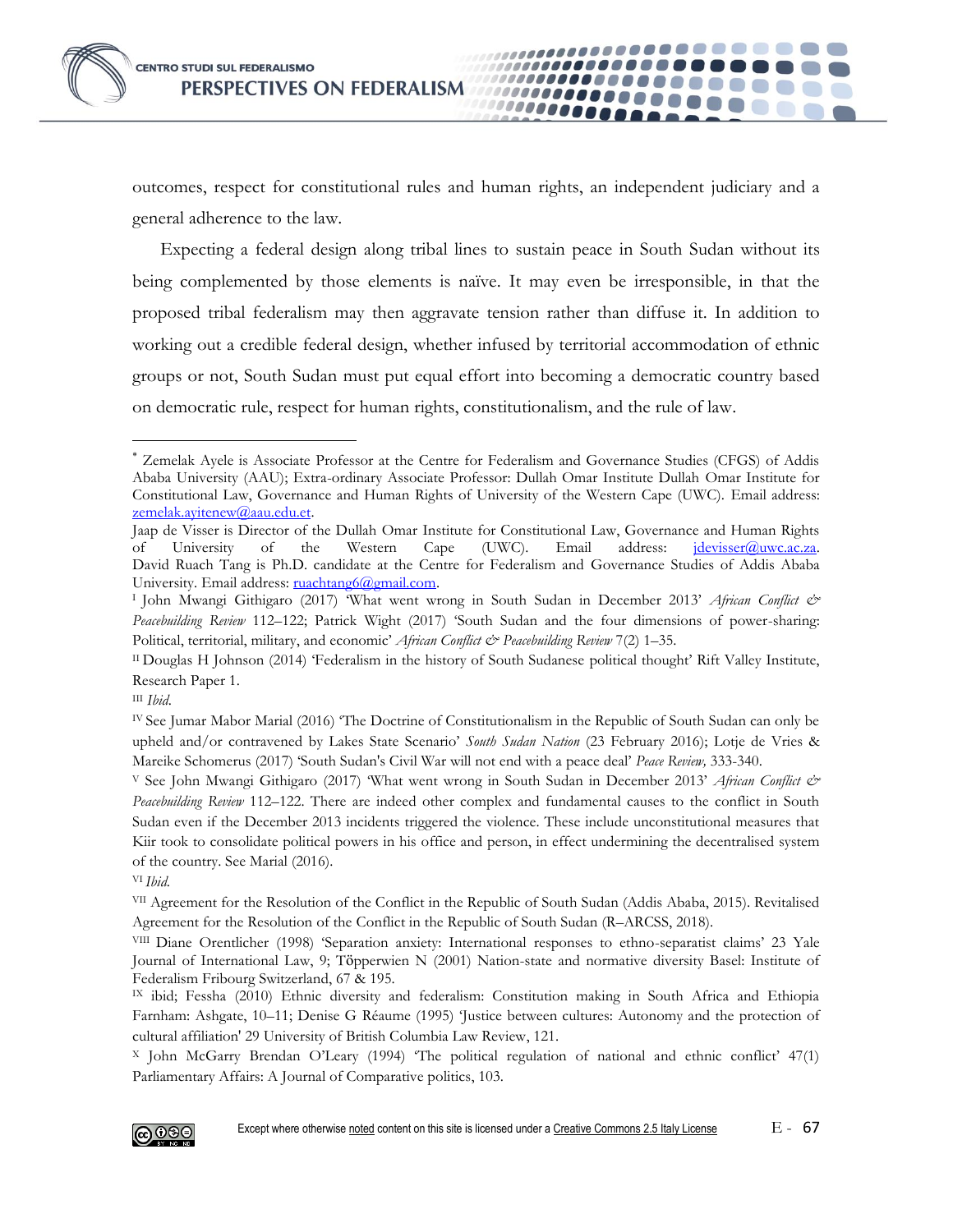**CENTRO STUDI SUL FEDERALISMO** PERSPECTIVES ON FEDERALISM

 $\overline{a}$ 

XI Asnake Kefale (2012) *Federalism and ethnic conflict in Ethiopia: A comparative regional study* New York: Routledge.

XII Henry E Hale (2004) 'Divided We Stand: Institutional sources of ethnofederal state survival and collapse' 56:165 *World Politics 165-193.*

*.......* 10000000 .......

XIII Liam Anderson (2016) 'Ethnofederalism and the management of ethnic conflict: Assessing the alternatives' 46(1) *Publius: The Journal of Federalism 1-24.*

XIV See Henry J Steiner (1991) 'Ideals and counter-ideals in the struggle over autonomy regimes for minorities' *Notre Dame Law Review* 66 1539–1560; Jan Erk & Lawrence Anderson (2010) 'The paradox of federalism: Does self-rule accommodate or exacerbate ethnic divisions?', in Erk & Anderson (eds) *The paradox of federalism: Does selfrule accommodate or exacerbate ethnic divisions?* London: Routledge 1–12.

XV See Steve Odero Ouma (2005) 'Federalism as a peacemaking device in Sudan's Interim National Constitution'. LLM Thesis, Faculty of Law, Community Law Centre, University of the Western Cape, Cape Town, South Africa; Douglas H Johnson (2014) 'Federalism in the history of South Sudanese political thought' Rift Valley Institute, Research Paper 1.

XVI Federalism became an important topic in the political discourse of the Southern Sudan region (the provinces in the region) especially when the British colonial authorities began exploring the possibility of merging the five northern and the three southern provinces into one political entity. It also became an issue in the early 1950s when various political parties in the northern region, the Umma Party in particular, pushed the agenda of Sudan's independence. There were two issues in this respect. The first issue was whether Sudan would remain part of Egypt or would be an independent state. This was an issue since certain political parties of the north, especially the National Union Party, were in favour of remaining with Egypt, even though the NUP changed its policy in this regard following the 1953 elections. The second issue was whether the then three southern provinces (Bahr el Ghazal, Equatoria and Upper Nile) would remain part of Sudan. Southern politicians were in general against the quest for Sudan's independence, the reason being that the southern provinces were not economically and politically ready to be part of an independent Sudan on equal footing with the northern provinces. It was at this stage that politicians from the southern provinces began demanding a federal arrangement as a condition if at all the southern provinces were to remain within an independent Sudan. Taha (2008).

XVII Steve Odero Ouma (2005) 'Federalism as a peacemaking device in Sudan's Interim National Constitution'. LLM Thesis, Faculty of Law, Community Law Centre, University of the Western Cape, Cape Town, South Africa. XVIII *Ibid*. See also Douglas H Johnson (2014) 'Federalism in the history of South Sudanese political thought' Rift Valley Institute, Research Paper 1.

XIX Steve Odero Ouma (2005) 'Federalism as a peacemaking device in Sudan's Interim National Constitution'. LLM Thesis, Faculty of Law, Community Law Centre, University of the Western Cape, Cape Town, South Africa. XX Angelo Lobale Lokoro Loiria (1969) *Political awakening in Southern Sudan 1946–1955: Decolonisation and the problem of national integration*. PhD Thesis, University of California, Los Angeles USA.

XXI Steve Odero Ouma (2005) 'Federalism as a peacemaking device in Sudan's Interim National Constitution'. LLM Thesis, Faculty of Law, Community Law Centre, University of the Western Cape, Cape Town, South Africa. XXII *Ibid*.

XXIII Art 8, The Addis Ababa Agreement on the Problem of South Sudan, 1972.

XXIV Douglas H Johnson (2014) 'Federalism in the history of South Sudanese political thought' Rift Valley Institute, Research Paper 1; Douglas H Johnson (2003) *The Root Causes of Sudan's Civil Wars* (African Series. The International Institute for Africa Affairs: Indiana University Press).

XXV Steve Odero Ouma (2005) 'Federalism as a peacemaking device in Sudan's Interim National Constitution'. LLM Thesis, Faculty of Law, Community Law Centre, University of the Western Cape, Cape Town, South Africa. XXVI *Ibid*.

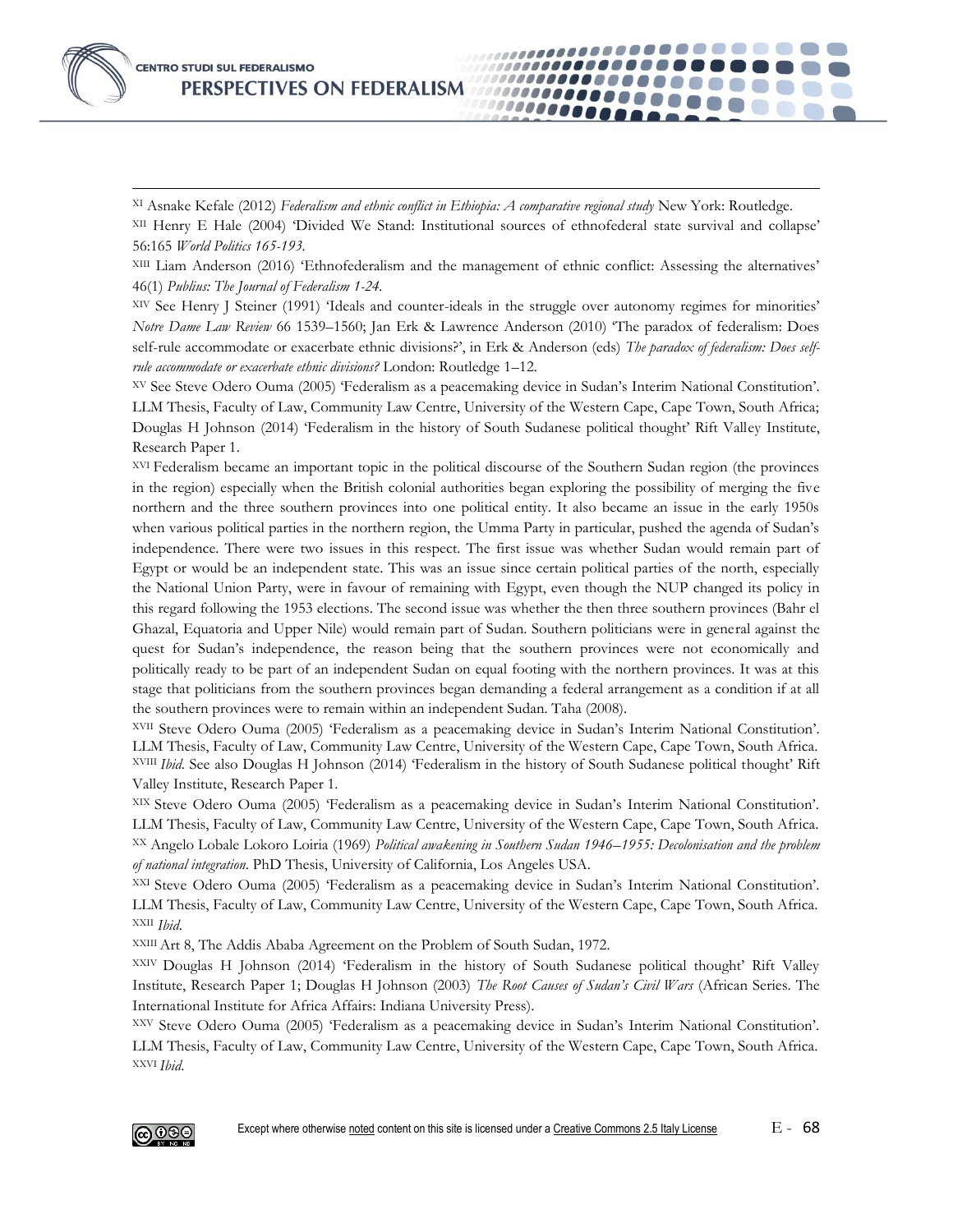

XXVII Mohammed Ahmed Mahgoub (1974) *Democracy on trial: Reflections on Arab and African politics* (London: Andre Deutsch).

100000A 10000000

...................

XXVIII Steve Odero Ouma (2005) 'Federalism as a peacemaking device in Sudan's Interim National Constitution'. LLM Thesis, Faculty of Law, Community Law Centre, University of the Western Cape, Cape Town, South Africa. XXIX *Ibid*.

XXX *Ibid*.

 $\overline{a}$ 

XXXI Addis Ababa Peace Agreement, Art 1 (a – c), 1972; DK Mathews (2016) *Liberation for South Sudan: An account of a participant* (Nairobi: African Books Shop).

XXXIISteve Odero Ouma (2005) 'Federalism as a peacemaking device in Sudan's Interim National Constitution'. LLM Thesis, Faculty of Law, Community Law Centre, University of the Western Cape, Cape Town, South Africa. XXXIII *Ibid*.

XXXIV *Ibid*.

XXXV DK Mathews (2016) *Liberation for South Sudan: An account of a participant* (Nairobi: African Books Shop). XXXVI CPA, 2005, Art 1.3.

XXXVII TCSS, 2011, Art 1.5.

XXXVIII Isaiah Abraham (2011) 'Opponents of South Sudan draft constitution must give us a break!' Sudan Tribune (19 May 2011) < [https://sudantribune.com/article38544/>](https://sudantribune.com/article38544/) accessed on 17 June 2022.

XXXIX *Ibid*.

XL Jok Madut Jok (2021) 'Lessons in Failure: Peacebuilding in South Sudan/Sudan', in McNamee, T & Muyangwa, M (eds) *The State of Peacebuilding in Africa: Lessons learned for policymakers and practitioners*. Palgrave McMillian, Springer International 363–377.

XLI Moro, in Bach et al. (2022).

XLIIAbraham (2011).

XLIII TCSS, 2011, Art 3.

XLIV CSS, Art 162 and Art 165.

XLV Moro, in Bach et al (2022).

XLVI Jok Madut Jok (2021) 'Lessons in Failure: Peacebuilding in South Sudan/Sudan', in McNamee, T & Muyangwa, M (eds) *The State of Peacebuilding in Africa: Lessons learned for policymakers and practitioners*. Palgrave McMillian, Springer International 363–377.

XLVII *Ibid*.

XLVIII This proposal is locally referred to as *kokora,* a Barii word which means 'division', 'to divide'. Rens Willems and David Deng (2015) *The Legacy of Kokora in South Sudan: Intersections of truth, justice and reconciliation in South Sudan* (Briefing  $\rho_{\text{aper}}$ )  $\langle$ 

[https://www.kpsrl.org/sites/default/files/publications/files/801\\_the\\_legacy\\_of\\_kokora\\_in\\_south\\_sudan\\_briefin](https://www.kpsrl.org/sites/default/files/publications/files/801_the_legacy_of_kokora_in_south_sudan_briefing_paper.pdf) [g\\_paper.pdf>](https://www.kpsrl.org/sites/default/files/publications/files/801_the_legacy_of_kokora_in_south_sudan_briefing_paper.pdf) accessed on 17 June 2022.

XLIX Øystein H. Rolandsen (2015) 'Another civil war in South Sudan: the failure of Guerrilla Government?' *Journal of Eastern African Studies* 9(1) 163–174.

<sup>L</sup> Johnston, 1982; Mareike Schomerus & Lovise Aalen (eds) (2016) *Considering the state perspectives on South Sudan's subdivision and federalism debate*. (London: Overseas Development Institute. 2016).

LI Mareike Schomerus & Lovise Aalen (eds) *Considering the state perspectives on South Sudan's subdivision and federalism debate* (London: Overseas Development Institute, 2016).

LII *Ibid*.

LIII Justin and De Vries (2019). LIV *Ibid*.

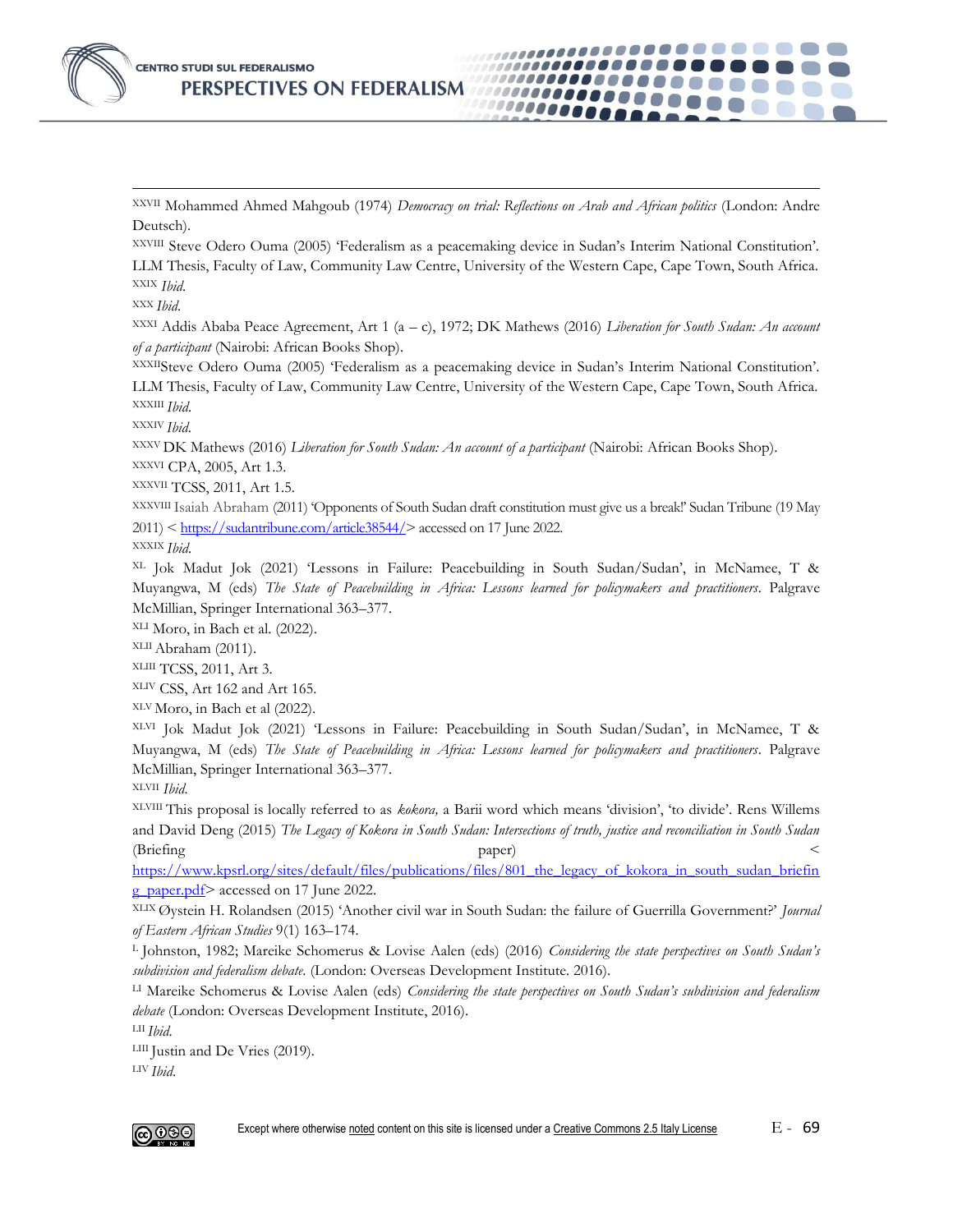

 $\overline{a}$ LV Chapter II, Art 6(2)(4). LVI Chapter 6, Art 1(2). LVII Stimson Centre, 'The 28 States System in South Sudan', Briefing Note, 9 August 2016. https://www.stimson.org/sites/default/files/file-attachments/Stimson\_StatesBriefingNote\_9Aug16.pdf. LVIII *Ibid.* LIX Revitalised Joint Monetary Commission, 2020 Report. LX Recommendations of the Regional Conferences, 2019. LXI Section 1.15, R–ARCSS. LXII Section 1.15.18, R–ARCSS. LXIII *Ibid*. LXIV Section 1.15.12, R-ARCSS. LXV Section 1.15.16. LXVI Section 1.15.14. LXVII Patrick Wight (2017) 'South Sudan and the four dimensions of power-sharing: Political, territorial, military, and economic' *African Conflict & Peacebuilding Review* 7(2) 1–35. LXVIII Mamdani (2018). LXIX Lotje de Vries & Peter Hakim Justin (2015) 'A failure of governance: Understanding South Sudan's conflict dynamics beyond the political and humanitarian crisis' (Cape Town: Southern African Liaison Office (SALO)). LXX *Ibid*. LXXI *Ibid*, 35. LXXII Patrick Wight (2017) 'South Sudan and the four dimensions of power-sharing: Political, territorial, military, and economic' *African Conflict & Peacebuilding Review* 7(2) 22.

*.......* 10000000 .......

LXXIII Soon after the 2015 elections, a division emerged within the EPRDF, an association of four ethnic-based regional parties of which the TPLF was the most dominant group. The immediate cause of the division is linked to the heavy-handedness of the federal government armed forces, which were supposedly dominated by the TPLF, in the manner in which they responded to the anti-regime public protests that took place in the Oromia and Amhara regions between 2015 and 2018. The intra-party division became a cause for a change in the party leadership, which in turn led to the rise to power of Abiy Ahmed, the current prime minister. The prime minister took various measures to consolidate power in his own hand, including fundamentally restructuring the party. As a result, the TPLF lost its influence in the party and the federal government. Leaders of the TPLF left the federal government and camped in Mekelle, the capital of Tigray, and began acting as an opposition political force. The political altercation between the two parties worsened after the federal government and the Tigray regional government declared mutual non-recognition after the federal government postponed the sixth general election and extended its term beyond its electoral term, while the Tigray region organised a regional election, since each deemed the action of the other unconstitutional. The political dispute finally turned into a military confrontation. The war, which has caused massive humanitarian disasters, is still ongoing despite the intermittent truces declared by either or both of the two warring parties.

LXXIV Yonatan Fessha (2017) 'The original sin of Ethiopian federalism' *Ethnopolitics: Special Issue: The Ethnopolitics of Ethnofederalism in Ethiopia* 16(3) 232–245.

LXXV GT Hessebon (2013) 'The precarious future of the Ethiopian constitution' *Journal of African Law* 215–233. LXXVI Section 6.2 R–ARCSS.

LXXVII Chapter VI, section 1.2, ARCSS 2015.

LXXVIII Zemelak Ayele (2019) 'Constitutionalism: The missing element in South Sudan's elusive quest for peace through federalism?', in Charles M Fombad & Nico Steytler (eds) *Decentralisation and Constitutionalism in Africa* (Oxford: Oxford University Press).